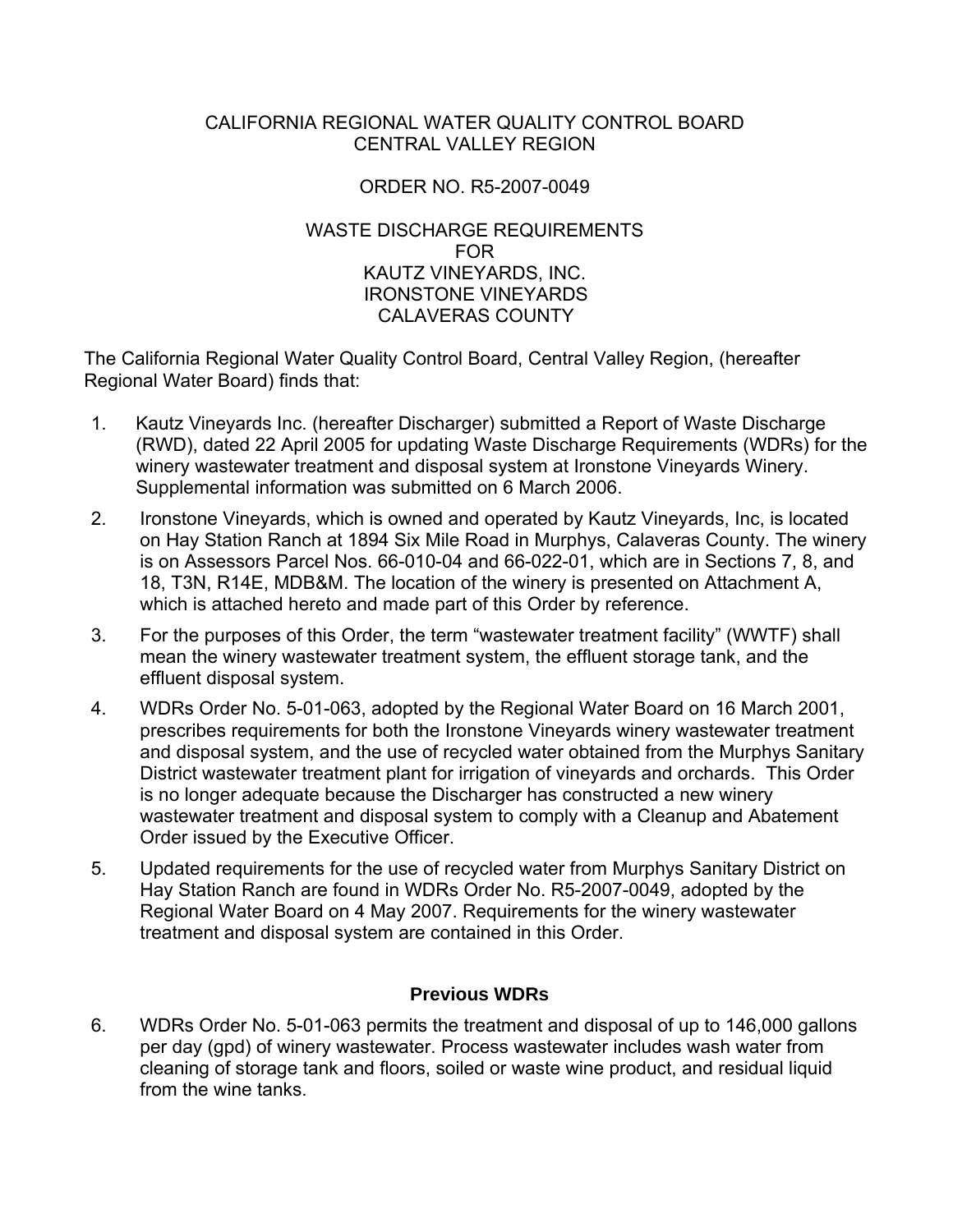7. At the time the WDRs were written and adopted, the Discharger could not comply with Discharge Prohibition A.9, or Discharge Limitations C.2 through C.4 of the WDRs. Therefore, the Discharger was given one year from the adoption date to come into full compliance with the WDRs. Discharge Prohibition A.9 states "*Disposal of winery wastewater during rain events or when the soil is saturated is prohibited*". Discharge Limitation C.2 limits the loading of BOD to the spray disposal field to 100 lbs per acre per day, while Discharge Limitation C.3 limits nitrogen loading to 150 lbs per acre per year. Discharge Limitation C.4 states "*Winery wastewater effluent shall not exceed the following limits:*

| Constituent         | Jnits | <b>Monthly Average</b> | Daily Maximum |
|---------------------|-------|------------------------|---------------|
| TDS                 | mq/l  | 450                    | 1000          |
| Nitrate as nitrogen | mg/l  |                        | 45            |

- 8. In October 2001, the Discharger submitted a workplan proposing improvements to the winery wastewater treatment and disposal system to come into compliance with the WDRs. The proposed improvements included constructing a new pond to store winery wastewater during the winter months and to discharge the winery wastewater to new land application areas. Staff's review of the workplan determined that the proposed improvements were not adequate to comply with the WDRs.
- 9. In March 2002, the Discharger submitted a letter stating that it had retained a new consultant to revaluate the proposed wastewater treatment system*.* The Discharger stated that it would submit a revised workplan and upgrade the wastewater system to comply with the WDRs. In April and May 2002, the Discharger submitted two separate reports, describing future upgrades and improvements for the proposed wastewater system, and the improvements already made to the current wastewater system to comply with the WDRs. The future proposed improvements included constructing a facultative pond, constructed wetlands, and winter storage pond. Treated winery wastewater would be land applied to new vineyards.
- 10. In August 2002, staff met with the Discharger to discuss the proposed improvements. During the meeting, the Discharger stated that it was reconsidering whether to make the improvements described in the April and May 2002 reports. The Discharger instead stated that it would make smaller physical and management changes to the wastewater system, and believed those changes would result in compliance with the WDRs.
- 11. In February and September 2003, the Discharger was issued Notices of Violation (NOVs) for continued non-compliance with the WDRs. Violations included failure to comply with the monthly average and daily maximum TDS effluent limits, and spray irrigation of winery wastewater during rain events.
- 12. In December 2003, the Discharger submitted a technical report as required by the September 2003 NOV. The technical report contained a review of the current wastewater system and a characterization of the soil in the land disposal area. The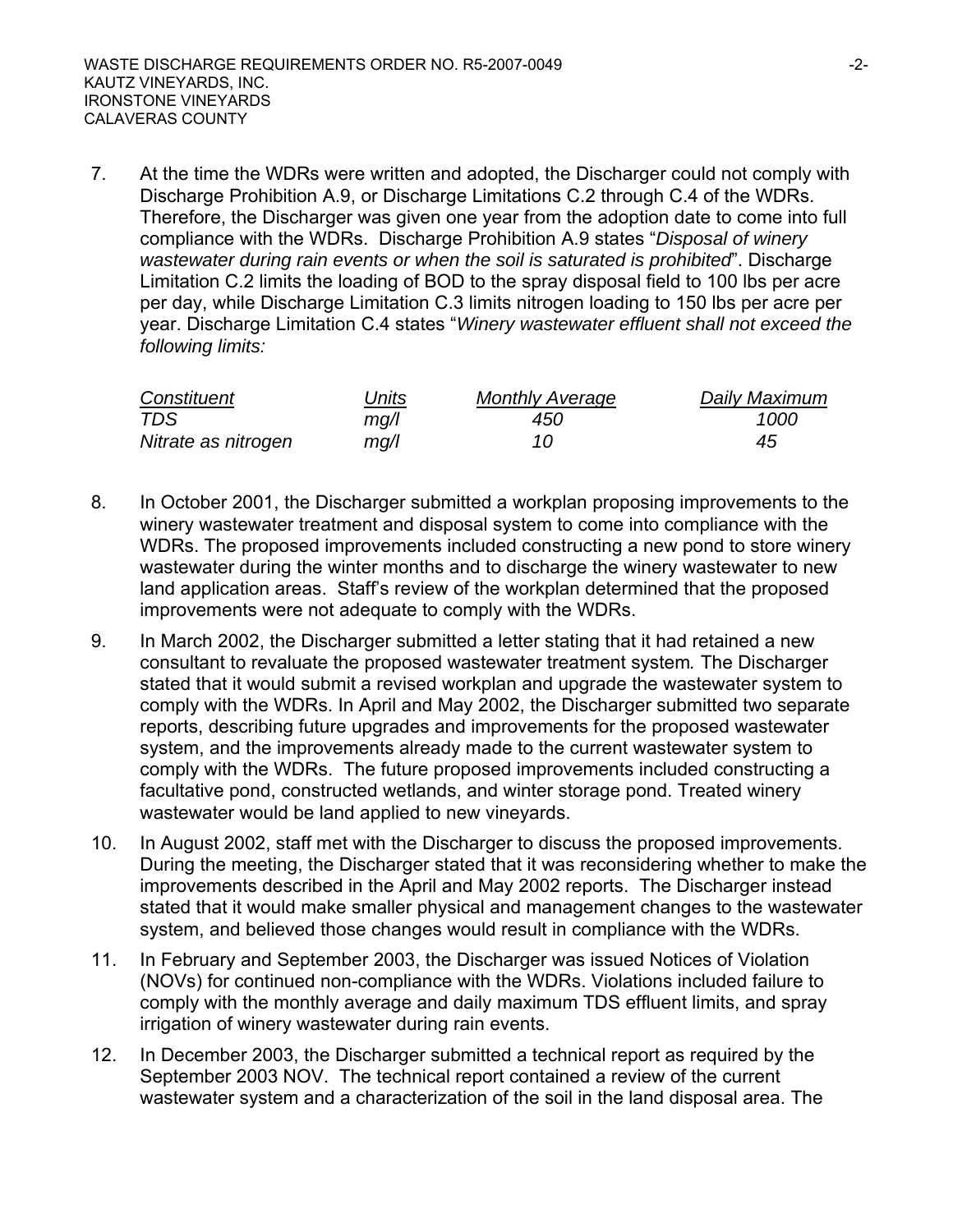report contained a number of conclusions and recommendations, including: that elevated TDS concentrations in the effluent is caused by the pH adjustment of the wastewater with sodium hydroxide, and that the use of sodium to neutralize the pH of the wastewater is negatively impacting the chemistry of the shallow soil in the land disposal area. The report recommended that pH neutralization of the wastewater discontinue, and requested that the Regional Water Board issue a temporary wavier to violate the WDR's pH effluent limitation. The report also stated the Discharger would undertake a study to evaluate alternative sites for land discharge of winery wastewater, followed by the submittal of a RWD.

13. Based on the fact that the Discharger could not consistently comply with the WDRs, and the Discharger's proposed solutions in the September 2003 report, on 13 July 2004, the Executive Officer issued Cleanup and Abatement (C&A) Order No. R5-2004-0712. The C&A provided a time schedule for the Discharger to come into compliance with the WDRs, and required to Discharger to submit several technical reports, including a RWD to update the WDRs based on the proposed improvements.

# **Existing Discharge**

- 14. Ironstone Vineyards winery currently operates a small wastewater treatment system that is designed to collect wastewater, remove portions of the solids that may be present in the wastewater, and neutralize the process wastewater. The primary components of process wastewater include wash water from cleaning of storage tanks and floors, spilled or waste wine product, and residual liquid from the wine tanks.
- 15. In order to reduce the amount of wastewater generated at the winery and to reduce total dissolved solid concentrations in wastewater, in 2003 the Discharger eliminated the use of agents used to clean and disinfect equipment and instead now uses ozone as the primary disinfectant. Therefore, this Order does not require the Discharger to conduct a salinity reduction study.
- 16. The process wastewater treatment system includes two septic tanks to remove solids, a pH neutralization system, and a stainless steel rotary drum screen, which is used to remove fine suspended solids from the wastewater prior to be applied to the land disposal area.
- 17. Process wastewater is pumped to a 4.5-acre spray irrigation field for disposal. Sprinklers are used to distribute the wastewater over the area. The spray disposal fields are plumbed such that wastewater can be distributed to nine separate zones. Wastewater is applied to each zone for a given period of time, typically three days, and then wastewater is switched to another zone. Zones that have received wastewater are typically allowed to rest for several weeks before wastewater is reapplied to that zone.
- 18. Although WDRs Order No. 5-01-063 allows a monthly average discharge of 146,000 gpd, process wastewater flows are significantly lower. Due to the fact that the winery made improvements (i.e., covered the winery production and process areas) to eliminate stormwater from entering the wastewater treatment and disposal system and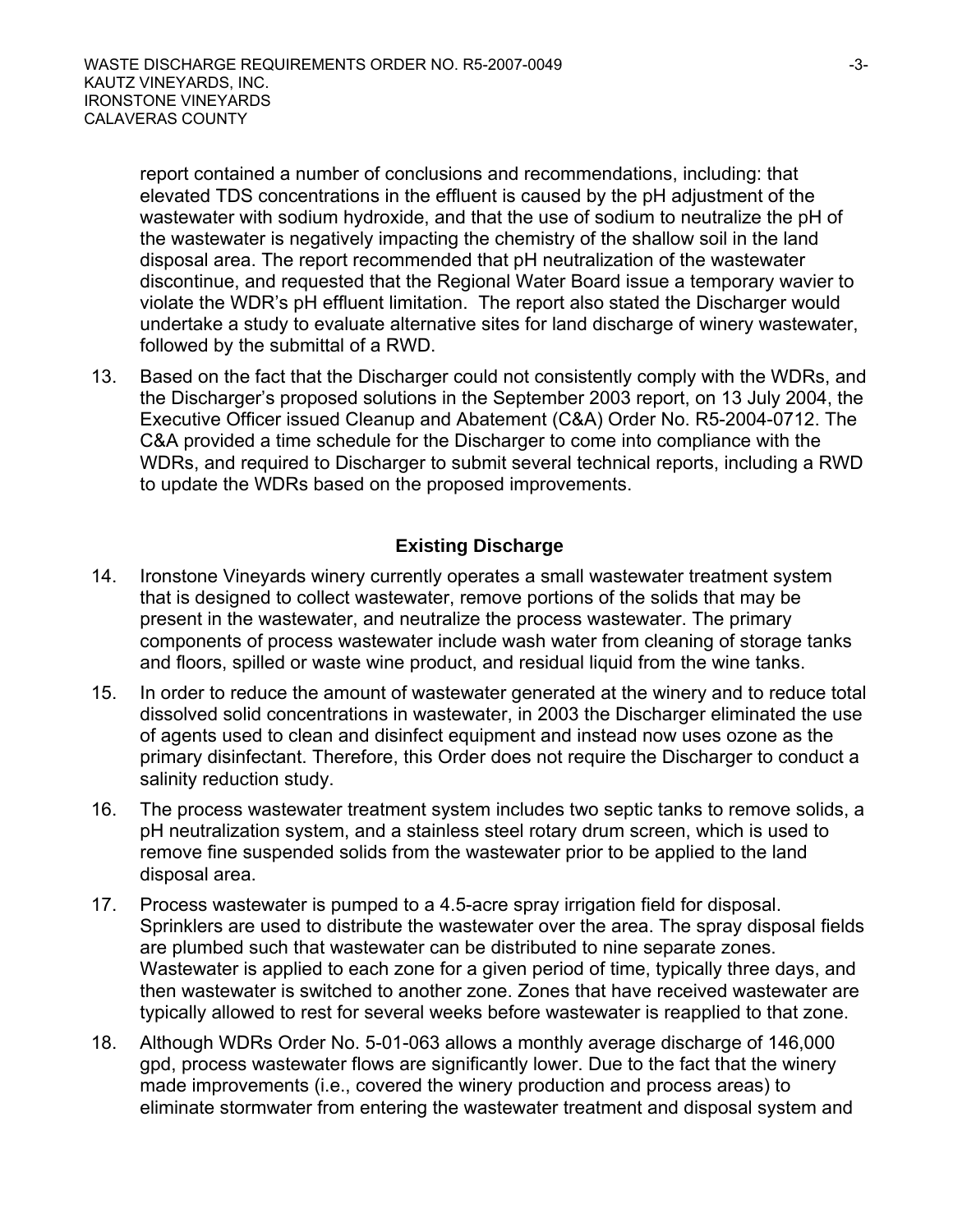changed the way winery equipment was cleaned, wastewater flows have been reduced. Based on flow monitoring data for 2004, the monthly average wastewater flows generated at the winery range from approximately 7,300 gpd during low productions periods to approximately 17,700 gpd during periods of peak production or the crush. Peak daily flows during crush were approximately 48,000 gpd. The Discharger's RWD states that it intends to maintain the level of production to that what was produced in 2004 for at least the next five years, and that wastewater flows should not increase. In the event that the winery expands production, the Discharger will submit a new RWD.

19. The Discharger's RWD provided effluent quality data for the years of 2003 and 2004 for wastewater that was being discharged to the existing spray disposal fields. In addition, staff compiled the effluent quality data from the Discharger's self-monitoring reports for January 2005 through April 2006. The table below describes wastewater generated at the winery:

|                                         |       | 2003/2004      |                | January 2005 to April 2006 |         |
|-----------------------------------------|-------|----------------|----------------|----------------------------|---------|
| Constituent                             | Units | Concentrations |                | Concentrations             |         |
|                                         |       | Range          | <b>Average</b> | <u>Range</u>               | Average |
| <b>BOD</b>                              | mg/L  | 152-3,240      | 1,009          | 22-4,920                   | 685     |
| Total<br>Suspended<br>Solids            | mg/L  | 213-656        | 16             | $6 - 1,290$                | 252     |
| <b>Total Nitrogen</b><br>(as N)         | mg/L  | $0.05 - 25.0$  | 5.8            | $0.32 - 60.5$              | 7.3     |
| <b>Total Dissolved</b><br>Solids        | mg/L  | 444-1174       | 715            | 86-5,740                   | 434     |
| Volatile<br><b>Dissolved</b><br>Solids  | mg/L  | 188-505        | 331            |                            | --      |
| Inorganic<br><b>Dissolved</b><br>Solids | mg/L  | 253-1146       | 539            | 10-2,860                   | 219     |

20. According to information presented in the RWD, BOD concentrations in winery wastewater can be quite variable and range from as high as approximately 3,240 mg/L during the crush period to as low as approximately 150 mg/L during November when bottling of wine is occurring. BOD concentrations were lower in 2004 compared to 2003 due to better housekeeping practices at the winery. In addition, the RWD states that total suspended solids concentrations in wastewater are relatively low through most of the year, and tend to be approximately 15% of the concentration of BOD, indicating that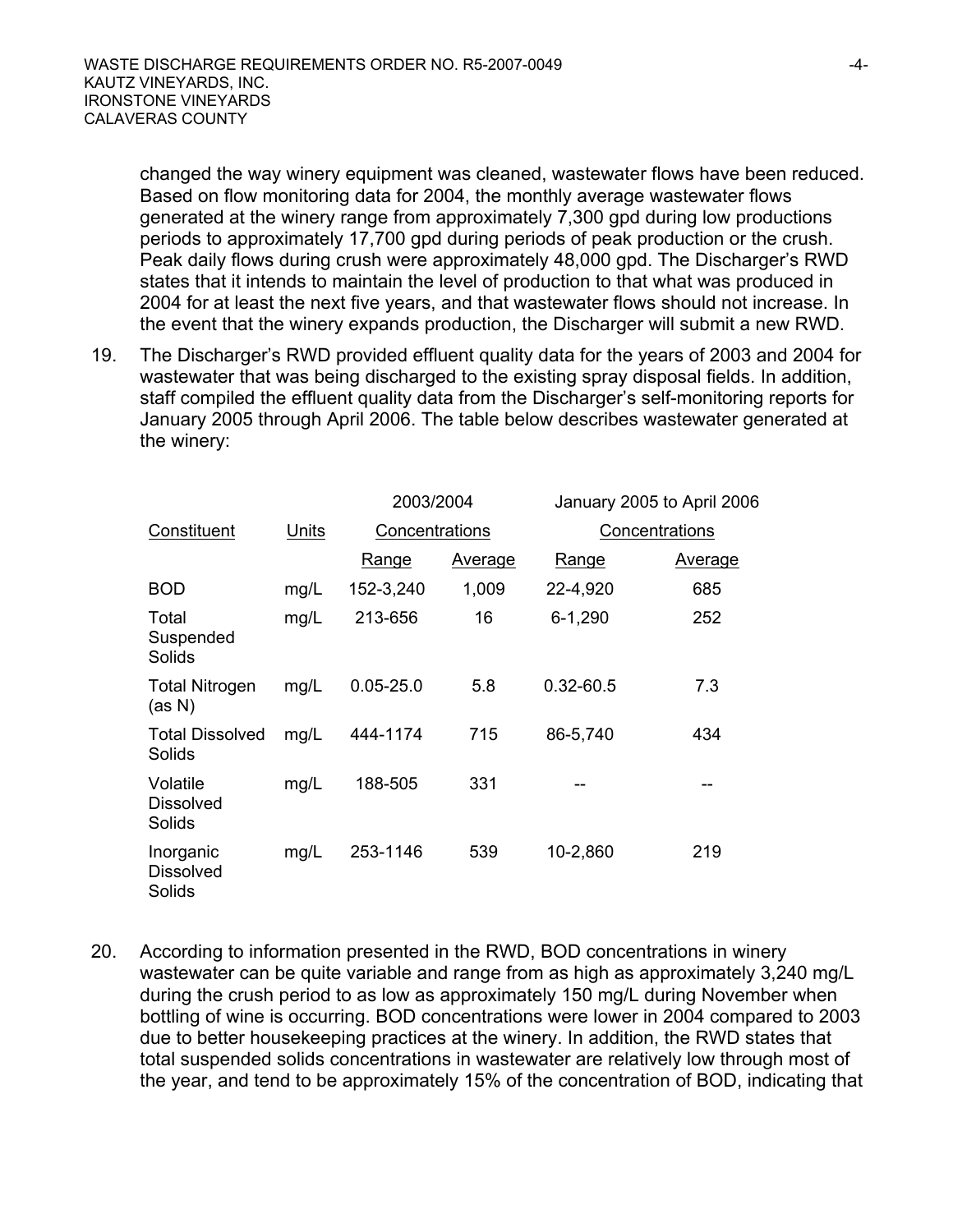the majority of the BOD in wastewater is in soluble form, such as dissolved sugar, organic acids, and alcohol.

- 21. In 2003 and 2004, the Discharger sampled and analyzed process winery wastewater for total dissolved solids (TDS), volatile dissolved solids (VDS), and inorganic dissolved solids (IDS). Results of samples collected indicate that approximately fifty percent of the total dissolved solids content is composed of VDS, which consists primarily of sugar and organic (tannic and humic) acids that are found in wine and wine residual in process wastewater. The remaining fraction is IDS, which are primarily minerals in the source water, as well as additional inorganic solids from the wine, primarily potassium, and lesser amounts of sodium, chloride, and bicarbonate.
- 22. The RWD states that prior to 2004, when the winery was using sodium hydroxide to neutralize the pH of the process winery wastewater, the use of sodium hydroxide resulted in significant increases of IDS in the wastewater. Upon adoption of C&A Order No. R5-2004-0712, the Discharger stopped using sodium hydroxide. Once this practice was eliminated, the concentrations of IDS decreased dramatically.

#### **Proposed Changes in Discharge-Wastewater Treatment**

- 23. The Discharger proposes to upgrade the existing wastewater treatment system by installing a new biological treatment system and treated process wastewater storage tank. The system will utilize a high rate two-stage trickling filter and subsurface flow vegetated bed treatment system to treat the winery process wastewater. The system is designed to reduce the suspended and soluble organic matter in the wastewater and to neutralize the pH of the wastewater using biological treatment. Treated process wastewater will be reused for irrigation of vineyards.
- 24. Process winery wastewater will be pumped to the new wastewater treatment system, which will be constructed in the area of the existing spray irrigation land disposal area. Attachments B and C, which are attached hereto and made part of this Order by reference, show the location and layout of the new winery wastewater treatment system. The new wastewater system consists of the following: a 5,000 gallon primary clarifier with a recirculation tank; a Stage One trickling filter; a 5,000-gallon secondary clarifier; a Stage Two trickling filter; a final clarifier; twenty vegetated beds; 2,000 gallon pump tank; two Arkal Disc filters; and a 144,000 gallon effluent storage tank.
- 25. Once wastewater enters the 5,000-gallon primary clarifier tank, which houses a duplex pump station in the second chamber of the tank, partially treated wastewater will be pumped over the Stage One trickling filters. The filters will operate in parallel and each filter will receive wastewater on an alternative pump cycle, controlled by a programmable timer and a mechanically operated automatic distributing valve.
- 26. Effluent from the Stage One trickling filters will flow via gravity to the secondary 5,000 gallon clarifier. The second chamber of the secondary clarifier will also house a duplex pumping system that will pump effluent to the Stage Two filters, in a manner similar to the Stage One filters. Effluent from the Stage Two filters will flow via gravity to a system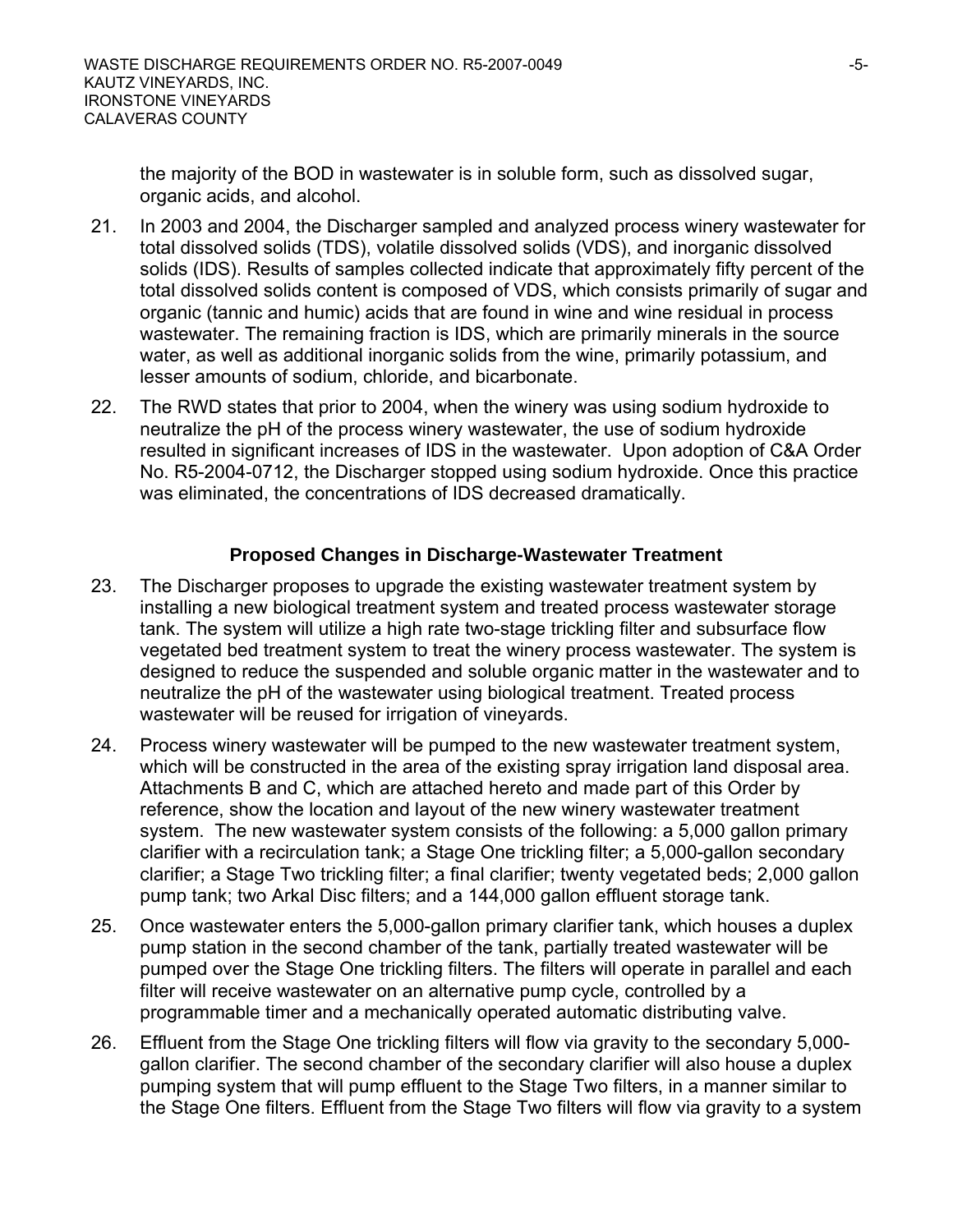of constructed vegetated beds consisting of aquatic plants. These plants will reduce the nutrients (primarily potassium and nitrogen) present in the wastewater, neutralize the pH of the wastewater, and remove any bio-floc that may slough off of the Stage Two filters.

- 27. The vegetated beds will be constructed in twenty large above ground fiberglass tanks, with two parallel sets of ten boxes being plumbed in series. Each tank is approximately 8 feet wide by 24 feet long. The total area of the vegetated bed system will be approximately 3,840 square feet. Each bed will be filled with approximately one and a half feet of soil and/or gravel to support emergent vegetation.
- 28. Effluent from the vegetated beds will flow through a recirculating valve installed in the 5,000-gallon primary clarifier. When the level in the 5,000-gallon tank is low, wastewater will be recycled through the trickling filters and vegetated beds. The system is designed so that the wastewater will be recycled 2 to 3 times per day. When the tank level is high in the 5,000 gallon tank, treated effluent will enter the 2,000 gallon effluent pump system, which will pass the water through the two Arkal Disc or sand filters plumbed in parallel. The filters will remove fines in the water before it is stored in the 144,000 gallon treated effluent storage tank. During dry periods treated wastewater will be applied to the vineyards and other crops on a daily basis; however, during periods of rainfall the storage tank will be used to store treated process water, as required when the Winery is unable to discharge water to the vineyards.
- 29. The 144,000-gallon effluent storage tank will be constructed of steel and will be covered. The Discharger's RWD states that level sensors will be installed on the tank to continuously monitor wastewater levels. During normal operations, the winery will maintain the storage tank near empty in order to provide storage during prolonged winter storms. According to the RWD, the tank would only be full for brief periods of time during winter storms. This Order requires the Discharger to install a level sensor to monitor wastewater levels in the effluent storage tank.
- 30. The Discharger's RWD provided an evaluation of winter storage requirements for the treated effluent generated from the winery. The Discharger took into account the daily wastewater flows that would be generated at the winery for the months of December through February (flow range from 1,500 to 15,000 gallons gpd), and compiled and counted rainfall events for the wettest months of the year, including December, January, and February from 1989 through 2004. Results of the evaluation indicate that the winery will need at least four days of storage during an average rainfall year, and between seven and fifteen days of storage during a greater than average rainfall year. The Discharger proposes to install a 144,000-gallon storage tank, which should provide between ten and fifteen days of storage. Additionally, the winery may cease operation, tank and haul wastewater off site for disposal, and/or provide temporary storage if the storage tank becomes full and wastewater is unable to be applied to the land application areas. Staff is concerned that the winery will not have sufficient winter storage capacity, especially during prolonged rain events and potential saturated conditions in the land application areas. Therefore, this Order requires the Discharger to submit a Operation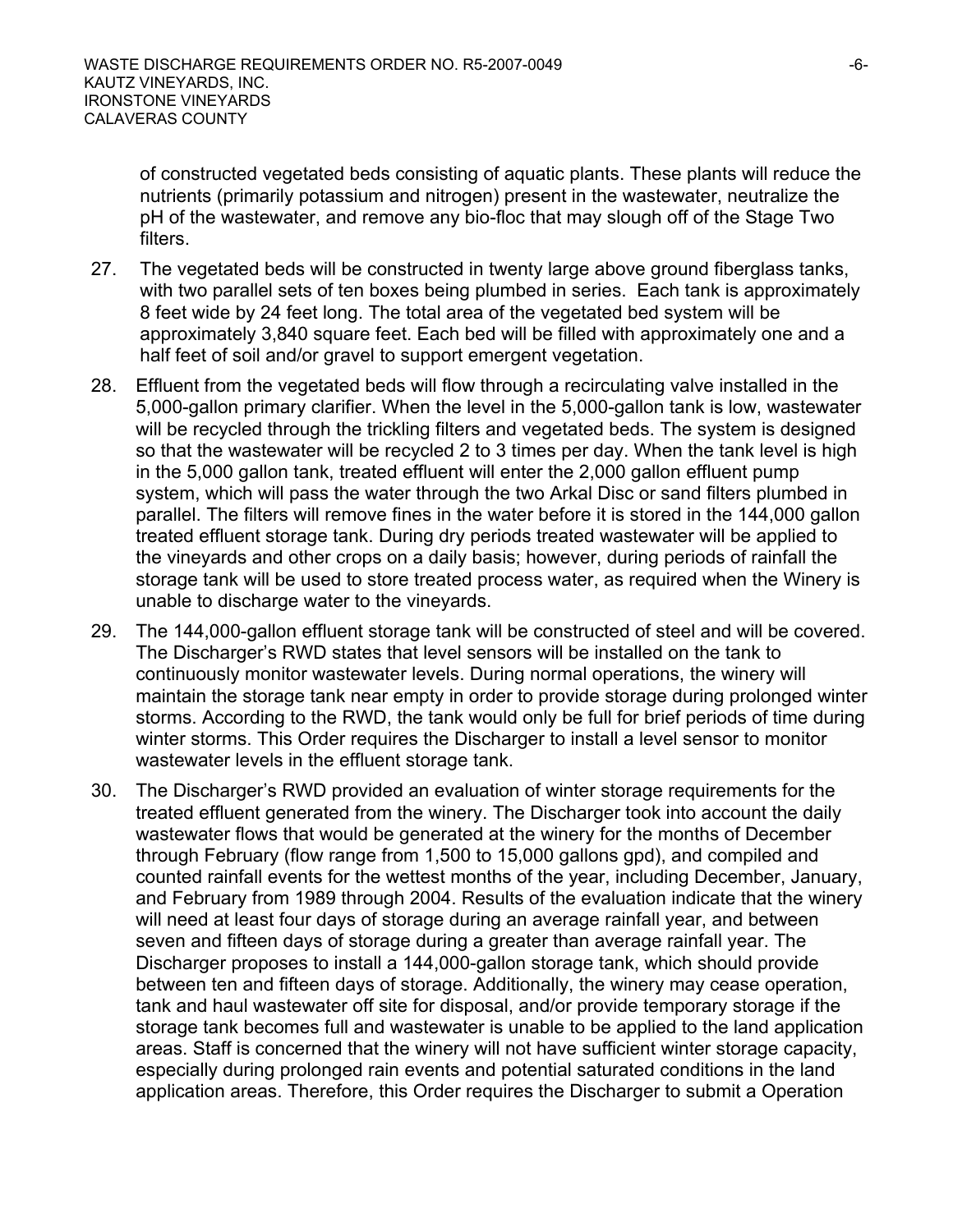and Maintenance Plan describing, among other things, how wastewater will managed to maintain two feet of freeboard in the storage tank when irrigation of wastewater cannot be performed. In addition, Discharge Specification B.14 requires the Discharger to cease producing wastewater until it has either obtained additional storage tanks or started hauling wastewater to a permitted facility in sufficient quantities to ensure compliance.

31. Information presented in the RWD indicates that the proposed process winery wastewater treatment system will remove 80 percent of the BOD and total suspended solids, and 50 percent of the total nitrogen present in winery process wastewater. The RWD did not provide proposed effluent quality concentrations. Therefore, staff have established effluent limitation based on previous effluent quality data, proposed performance standards of the new wastewater treatment system, and protection of groundwater quality.

### **Proposed Changes In Discharge-Land Disposal**

- 32. Treated process wastewater will be reused as a source of irrigation water for 58 acres of vineyards and/or other crops, as shown on Attachment B. Treated wastewater will be applied to the land application areas via a drip irrigation system. The irrigation system will be set up to use treated process wastewater, or fresh water, or a blend of the two. The total irrigation water requirements for 58 acres of vineyards is approximately 188 acre feet year; however, the average annual volume of treated process wastewater is approximately 13 acre feet, so treated process wastewater will represent less than seven percent of the total water applied to the 58 acres vineyard. Union Public Utility District will supply the other 93 percent of the water needed for irrigation purposes.
- 33. The land application areas will not have tailwater control. However, to prevent potential tailwater runoff from the land application areas, this Order requires the Discharger to inspect land application areas on a daily basis when wastewater is used for irrigation.
- 34. In order to prevent the potential off-site discharge of storm water mixed with wastewater, this Order prohibits irrigation with wastewater 24 hours before, during, or 24 hours after a rain event, or when soils are saturated.
- 35. Staff calculated wastewater constituent loading rates to the proposed 58-acre of land application areas for BOD, total nitrogen, TDS, VDS, and IDS. The loading rate calculations were based annual wastewater flows (4,500,000 gallons) to be reused on approximately 58 acres of vineyards and other crops, and effluent limitations prescribed in this Order. Projected loading rates are presented below:

|                                  | Daily Loading  | <b>Yearly Loading</b> |
|----------------------------------|----------------|-----------------------|
| Constituent                      | Rate           | Rate                  |
|                                  | (lbs/acre/day) | (lbs/acre/year)       |
| <b>Biochemical Oxygen Demand</b> | 0.4            | 129                   |
| <b>Total Nitrogen</b>            |                | 9.7                   |
| <b>Total Dissolved Solids</b>    | 11             | 388                   |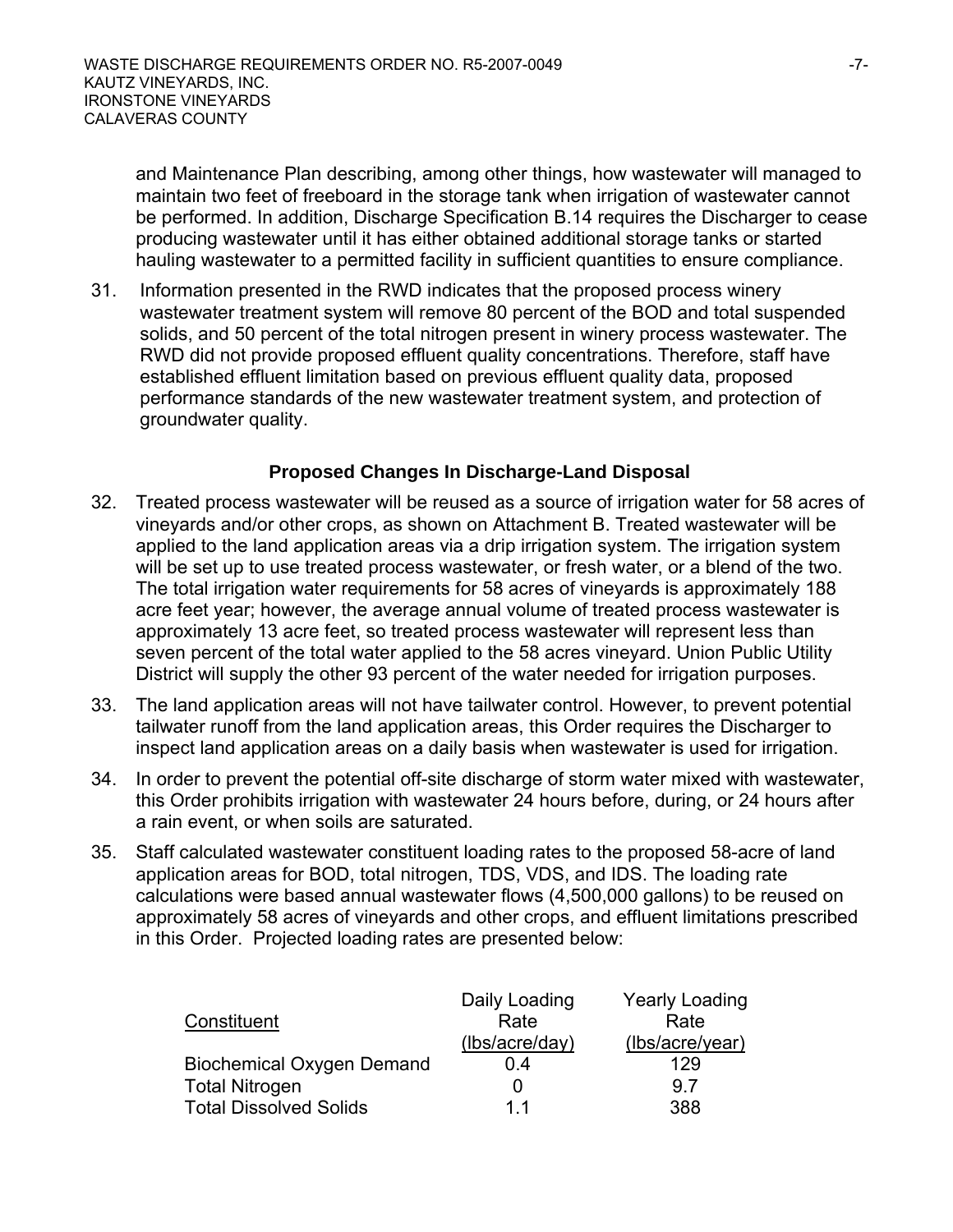|                                   | Daily Loading  | <b>Yearly Loading</b> |
|-----------------------------------|----------------|-----------------------|
| Constituent                       | Rate           | Rate                  |
|                                   | (lbs/acre/day) | (lbs/acre/year)       |
| <b>Inorganic Dissolved Solids</b> | 0 8            | 291                   |

- 36. Based on the loading rates presented in the RWD and summarized above, the following conclusions can be reached:
	- a. The BOD loading rate is below the loading rate that typically causes objectionable odors and is unlikely to mobilize constituents in the subsurface. Applications of BOD at less than 100 lbs/ac•day generally do not cause nuisance conditions. However, individual applications must be managed to prevent overloading of the land application area.
	- b. The total nitrogen loading rate is below typical crop uptake rates and should not impact groundwater quality. Typical vineyards take up approximately 125 lbs/ac·vear.
	- c. The TDS loading calculations show application of the winery wastewater to the 58-acre land application area should not cause an increase in the salt (measured as specific conductivity, TDS, or chloride concentrations) in the underlying groundwater. The "total dissolved solids" component of the wastewater is composed of both volatile dissolved solids (VDS) and inorganic dissolved solids (IDS). The majority of the VDS should be removed by the treatment system, and soil microorganisms should break down any remaining VDS in a well-managed land application system. Because some plants can take up to 1,000 pounds of salt/acre/year, the loading rate for TDS should not degrade the underlying groundwater. However, it is appropriate to require groundwater monitoring to ensure that groundwater will not be degraded.
- 37. The RWD provides a water balance calculation to estimate the amount of land application areas that would be needed to dispose of treated process wastewater. The water balance was performed using average daily wastewater flow data collected in 2003, which is slightly higher that 2004 flows. The calculation accounts for the amount of wastewater generated, and the loss of water from evapotranspiration for the land application areas. Results of the water balance indicate that the minimum amount of acreage required for land disposal is 24 acres. This amount of land is required to allow for winter application when evapotranspiration rates are low, which restricts wastewater application rates. The Discharger proposes to irrigate 58 acres of land.

#### **SOLID WASTE**

38. Solid/semi-solid wastes such as pomace (skins, seeds, pulp, stems, etc. resulting from the grape crush) and filter cake media (bentonite and diatomaceous earth) are also generated by the processing operations. Such solid/semi-solid wastes are segregated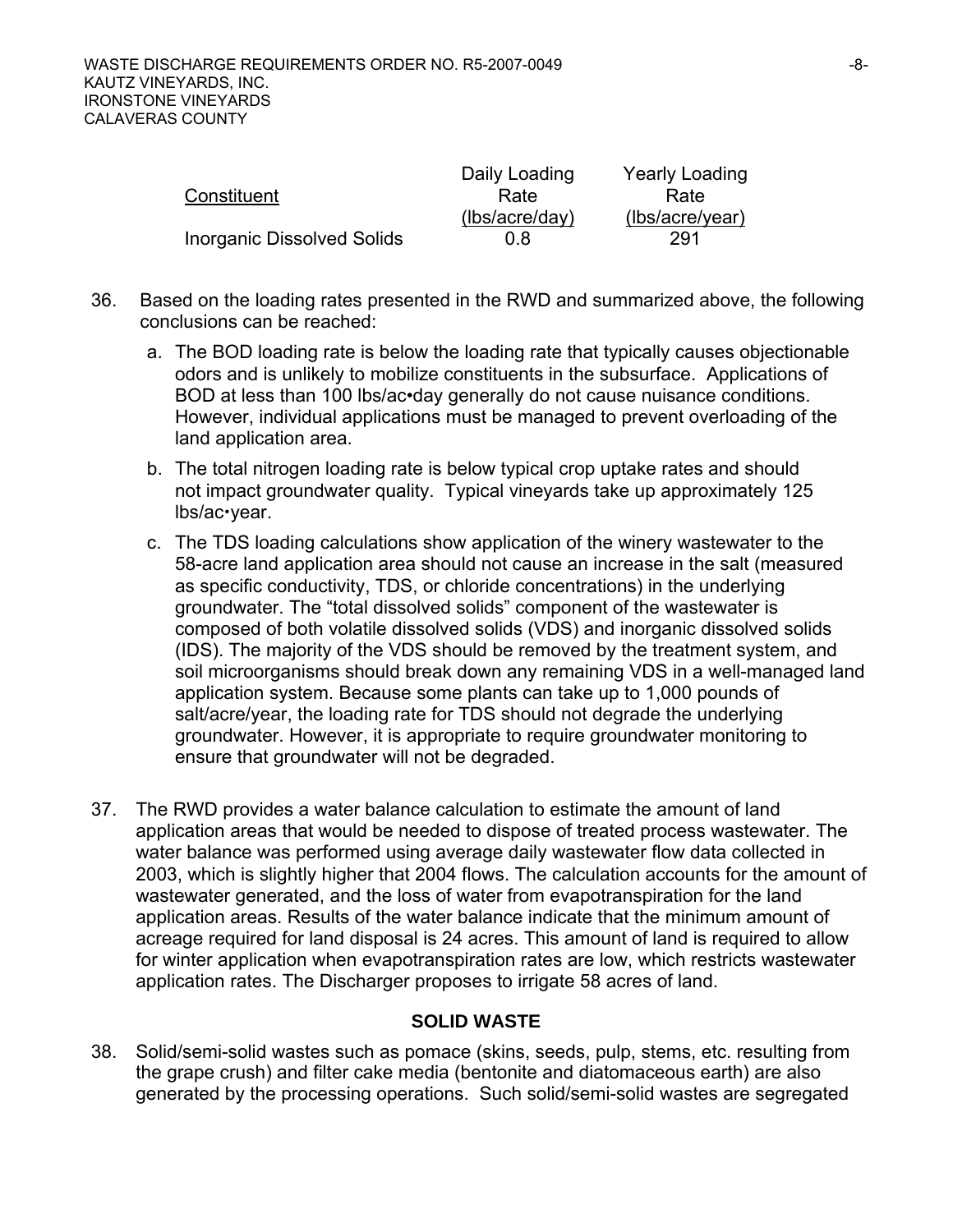from the process wastewater stream by cleanup processes (sweeping materials from floor drains) or by screens in the floor drains. Solid and semi solid wastes are placed in a composting area, and once composted, are reused as fertilizer/soil amendments in the landscaping areas throughout the winery.

#### **WATER SUPPLY AND GROUNDWATER CONDITIONS**

39. The winery receives potable water supply for the Union Public Utility District. The source of the water is the Stanislaus River that flows through Hunter Reservoir. Water quality testing of the potable water shows that the water is of very good quality. The Discharger's RWD provided water quality data collected in 2003, which is presented below:

| Constituent             | Units   | <b>Results</b> |
|-------------------------|---------|----------------|
| Specific<br>Conductance | umho/cm | 50             |
| <b>Hardness</b>         | mg/L    | 34             |
| Chloride                | mg/L    | 1.4            |
| Sodium                  | mg/L    | 2.49           |
| Sulfate                 | mg/L    | 1.1            |
| Nitrate as N            | mq/L    | 0.066          |

- 40. In April and August 2004, the Discharger conducted two subsurface field investigations to identify the presence of shallow groundwater, and to identify potential new land disposal areas. Results of the field investigations indicate that seasonal high groundwater can be as high as eight feet below ground surface. In addition, the RWD states that due to the terrain and geology of the area, the groundwater levels commonly fluctuate 30 feet or more over a 12-month cycle of wet and dry seasons.
- 41. In January 2005, the Discharger collected near-surface groundwater samples from three different spring seep locations within the vicinity of the new wastewater land application areas. Prior to sampling, shallow holes were excavated to approximately 12 to 18 inches deep to allow groundwater to settle prior to sampling. Groundwater samples were filtered through a 25-mircon filter to remove gross particular matter. All three samples were analyzed for general minerals, pH, specific conductance, and hardness. Sample results are presented in the table below:

| Constituent          | Units    | <b>GW-1</b> | GW-2 | GW-3 |
|----------------------|----------|-------------|------|------|
| Specific Conductance | umhos/cm | 237         | 225  | 188  |
| Hardness as CaCO3    | mq/L     | 79          | 79   | 59   |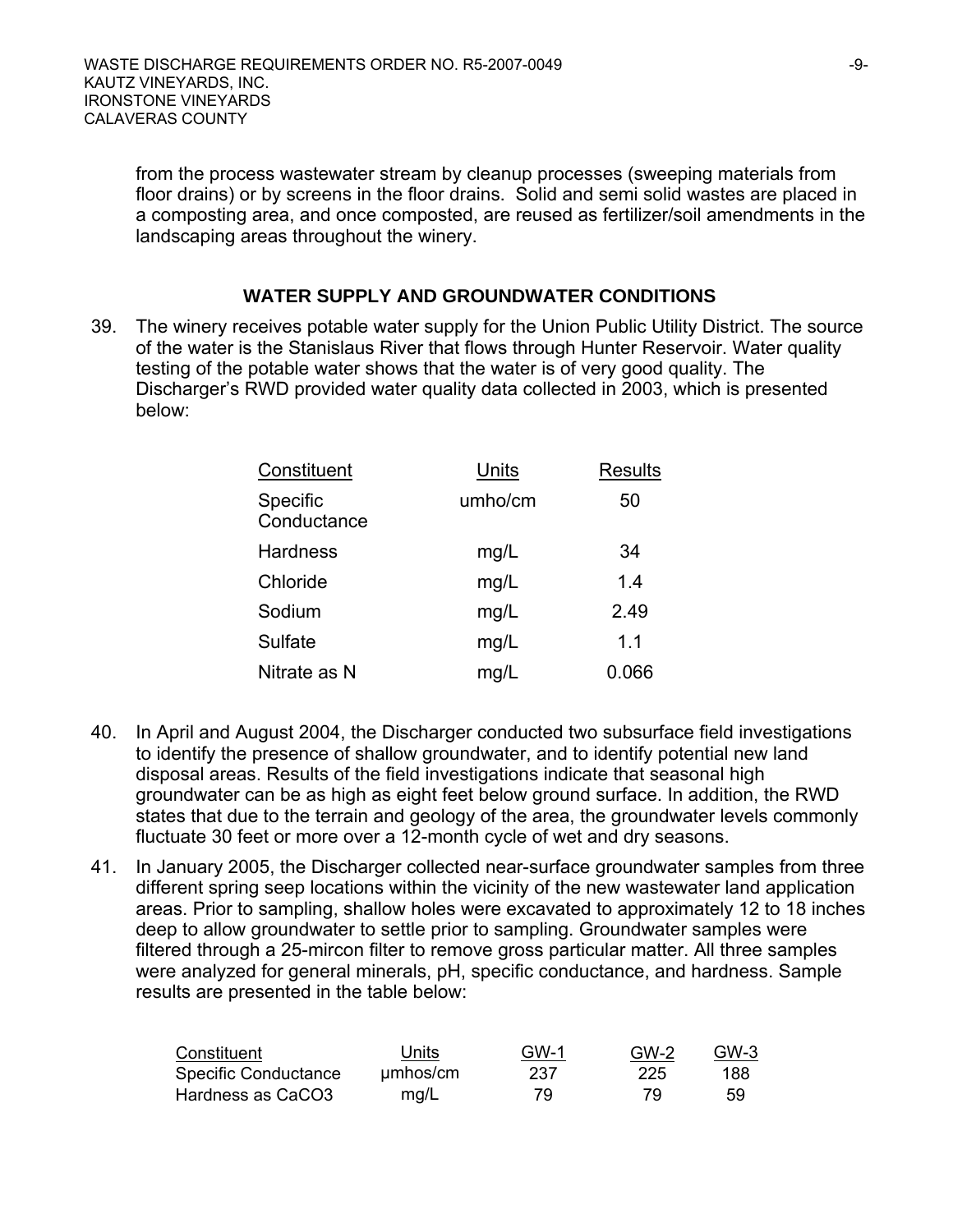| Constituent         | Units      | <b>GW-1</b> | <b>GW-2</b> | $GW-3$ |
|---------------------|------------|-------------|-------------|--------|
| pH                  | Std. Units | 6.6         | 6.8         | 5.2    |
| Potassium           | mg/L       | 1.71        | 3.58        | 10.8   |
| Chloride            | mg/L       | 18          | 7.9         | 4.7    |
| Nitrate as Nitrogen | mg/L       | 1.4         | 5           | 8.6    |
| Sulfate             | mg/L       | 17          | 5.3         | 31     |
| <b>Bicarbonate</b>  | mg/L       | 61          | 71          | 5.0    |
| Sodium              | mg/L       | 13          | 17          | 9.3    |
| Calcium             | mg/L       | 20          | 18          | 18     |
| Magnesium           | mg/L       | 7.1         | 8.3         | 3.4    |
| Inorganic Dissolved | mg/L       |             |             |        |
| Solids              |            | 139.2       | 136         | 144.8  |

42. While the data presented above represents localized groundwater conditions, it does suggest that, overall, the shallow groundwater is probably of good quality. General mineral concentrations are relatively low. The samples indicate that bicarbonate, sodium, and chloride are the predominant ions in solution. GW-3 had higher concentrations of potassium, sulfate, and nitrate, as compared to the other two sampling locations. GW-3 was collected from a shallow spring seep location in the middle of a meadow that was formerly used as pasture grazing land. Elevated nitrate concentrations may be a result of historical grazing practices in the area.

#### **SITE SPECIFIC CONDITIONS**

- 43. Average annual rainfall for the Murphys area is approximately 35.89 inches per year; the 100-year return annual total rainfall is 64.92 inches per year.
- 44. Evapotranspiration rates for the Murphys area are approximately 48.75 inches per year.
- 45. According to information presented in the RWD, the geologic conditions within the winery area consists of metamorphic rock (schist-like rock) overlaid by colluvium, which was derived from schist, which has developed into a soil. The contact between the soil and underlying bedrock is not distinct or sharp but is mostly a gradual transition. The transition from plastic, fine-grained soil to a weathered rock is generally decomposed bedrock to remoldable clay. The depth of soils to weathered bedrock or bedrock range from approximately 5.5 to 12 feet bgs.
- 46. The facility is within the Angels Camp Hydrologic Area (No. 534.22), as depicted on interagency hydrologic maps prepared by the Department of Water Resources in August 1986.
- 47. The site is outside the 100-year flood zone.
- 48. Domestic wastewater generated at the winery is discharged into the Murphys Sanitary District (MSD) collection system and treated at the MSD wastewater treatment plant.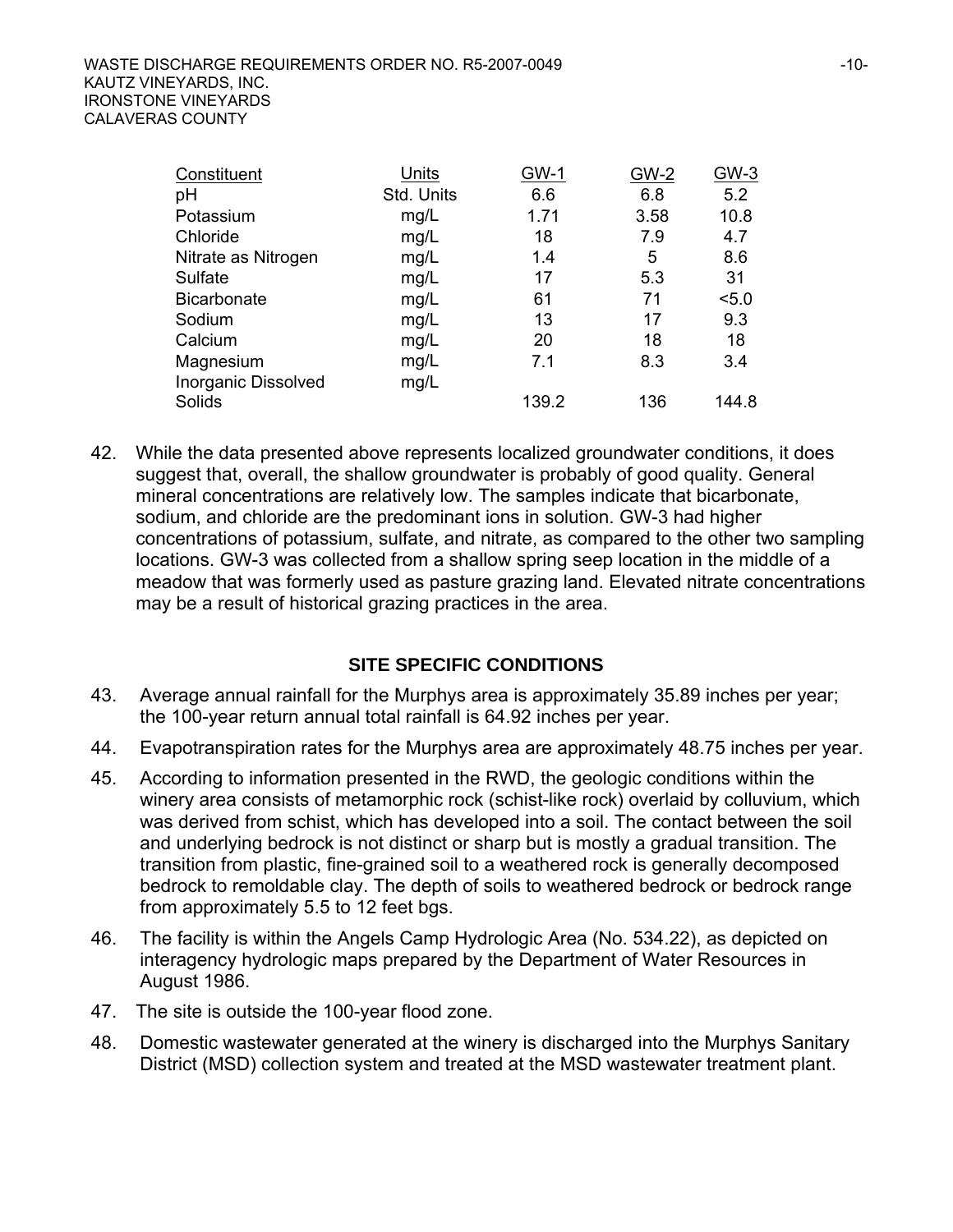#### **BASIN PLAN, BENEFICIAL USES, AND REGULATORY CONSIDERATIONS**

- 49. The *Water Quality Control Plan for the Sacramento River and San Joaquin River Basins, Fourth Edition*, (hereafter Basin Plan) designates beneficial uses, establishes water quality objectives, contains implementation plans and policies for protecting waters of the basin, and incorporates by reference plans and policies adopted by the State Water Resources Control Board. Pursuant to §13263(a) of the California Water Code (CWC), waste discharge requirements must implement the Basin Plan.
- 50. Six Mile Creek, a seasonal creek, flows through the property. It begins as a drainage adjacent to the Murphys Sanitary District wastewater treatment plant storage ponds, flows through Hay Station Ranch and the Ironstone Winery facility, and finally enters Angels Creek, which is a tributary of New Melones Reservoir.
- 51. The beneficial uses of surface waters tributary to New Melones Reservoir, as stated in the Basin Plan, are municipal and domestic supply; agricultural supply; industrial process supply; hydropower generation; water contact recreation; non-contact water recreation; warm and cold freshwater habitat; spawning, reproduction, and/or early development; and wildlife habitat.
- 52. The beneficial uses of underlying groundwater are municipal and domestic water supply, agricultural supply, industrial service supply, and industrial process supply.
- 53. State Water Resources Control Board (State Board) Resolution No. 68-16 (the Antidegradation Policy) requires that the Regional Water Board, in regulating the discharge of waste, must maintain the high quality of waters of the state until it is demonstrated that any change in quality will be consistent with maximum benefit to the people of the State, will not unreasonably affect beneficial uses, and will not result in water quality less than that described in the Regional Water Board's policies (e.g., quality that exceeds water quality objectives). Resolution No. 68-16 also requires that waste discharged to high quality waters be required to meet waste discharge requirements, which will result in the best practicable treatment or control of the discharge.
- 54. The Discharger has requested that it should be allowed to degrade the groundwater as described in State Board Resolution No. 68-16 but has not shown that the degradation will be in the best interest of the people of the State of California, and therefore no degradation is allowed. This discharge of waste should not degrade surface water or groundwater quality. The waste will be treated using a biological treatment system (i.e., vegetated beds) and stored in an above ground tank. This Order establishes effluent limitations that are protective of the beneficial uses of the underlying groundwater, and requires the sampling of groundwater monitoring wells to assure that the discharge of waste is not impacting the underlying groundwater. Based on the result of the scheduled tasks, this Order may be reopened to reconsider effluent limitations and other requirements to comply with Resolution 68-16.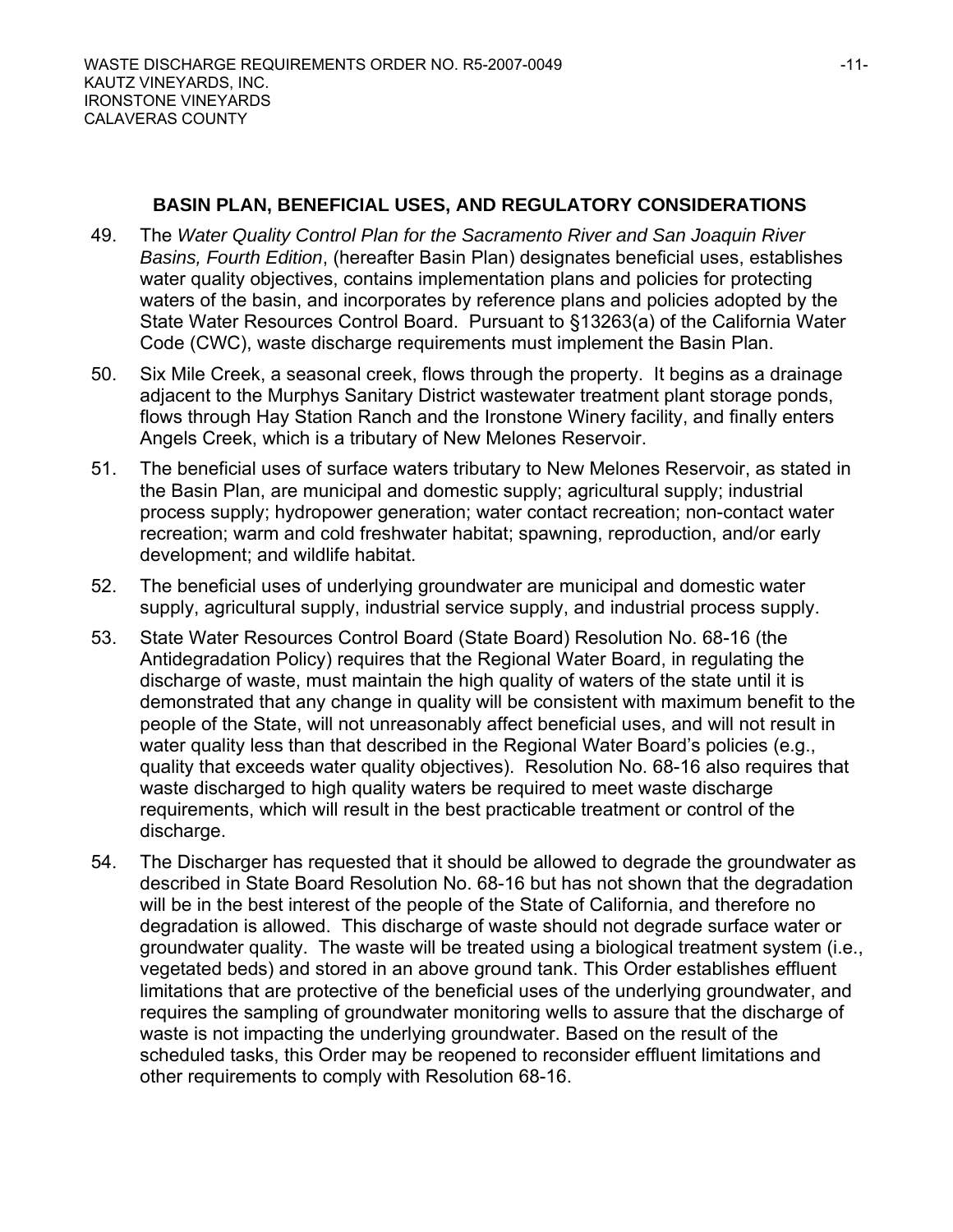- 55. Application of the winery wastewater to the land application area should not cause an increase in the salt (measured as specific conductivity, TDS, or chloride concentrations) in the underlying groundwater. The "total dissolved solids" component of the wastewater is composed of both VDS and IDS. The proportion of VDS to IDS in wastewater varies with the source, but often 50-percent of the TDS in winery wastewater is in the volatile form. These volatile dissolved solids should be biologically treated in the wastewater treatment process (i.e., trickling filters, clarifiers, and vegetated beds), or a well managed land application system and should not reach groundwater. Because the crops will take up some salt, and the fact that treated wastewater only represents less than seven percent of the irrigation water demand for the vineyards, the Discharger maintains that the proposed loading rate should not degrade the underlying groundwater. However, success is highly dependent on wastewater management and the blending of irrigation water. Accordingly, effluent and groundwater monitoring is appropriate to assess whether management of the land application area prevents groundwater degradation.
- 56. Section 13267(b) of California Water Code provides that: "*In conducting an investigation specified in subdivision (a), the regional board may require that any person who has discharged, discharges, or is suspected of having discharged or discharging, or who proposes to discharge waste within its region, or any citizen or domiciliary, or political agency or entity of this state who has discharged, discharges, or is suspected of having discharged or discharging, or who proposes to discharge, waste outside of its region that could affect the quality of waters within its region shall furnish, under penalty of perjury, technical or monitoring program reports which the regional board requires. The burden, including costs, of these reports shall bear a reasonable relationship to the need for the report and the benefits to be obtained from the reports. In requiring those reports, the regional board shall provide the person with a written explanation with*  regard to the need for the reports, and shall identify the evidence that supports requiring *that person to provide the reports*."
- 57. The technical reports required by this Order and the attached "Monitoring and Reporting Program No. R5-2007-0049" are necessary to assure compliance with these Waste Discharge Requirements (WDRs). The Discharger owns and operates the facility that generates the waste subject to this Order.
- 58. California Department of Water Resources sets standards for the construction and destruction of groundwater wells, is described in *California Well Standards Bulletin 74- 90* (June 1991) and *Water Well Standards: State of California Bulletin 94-81* (December 1981). These standards, and any more stringent standards adopted by the state or county pursuant to CWC section 13801, apply to all monitoring wells.
- 59. State regulations that prescribe procedures for detecting and characterizing the impact of waste constituents from waste management units on groundwater are found in Title 27 California Code of Regulations Division 2 (Title 27). While the wastewater treatment facility is exempt from Title 27, the data analysis methods of Title 27 may be appropriate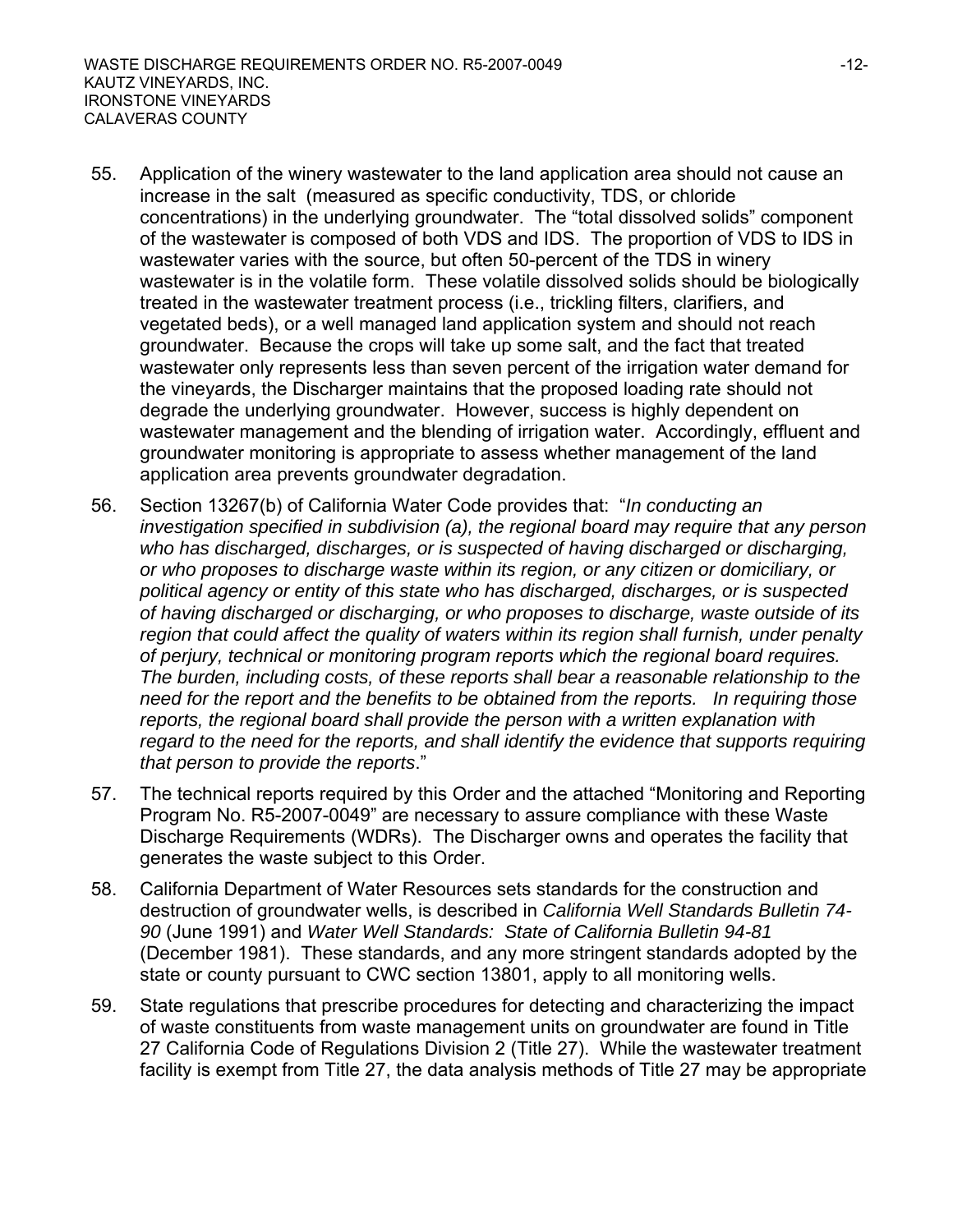for determining whether the discharge complies with the terms for protection of groundwater specified in this Order.

- 60. Federal regulations for storm water discharges were promulgated by the U.S. Environmental Protection Agency on 16 November 1990 (40 CFR Parts 122, 123, and 124). The State Board adopted Order No. 97-03-DWQ (General Permit No. CAS000001) specifying waste discharge requirements for discharges of storm water associated with industrial activities, and requiring submittal of a Notice of Intent by all affected industrial dischargers. The Discharger has obtained coverage under General Permit No. CAS000001.
- 61. The action to update WDRs for this existing facility is exempt from the provisions of Chapter 3 of the California Environmental Quality Act (CEQA) (Public Resources Code section 21000, et seq.). The action to update WDRs for this existing facility is exempt from CEQA because it involves negligible or no expansion beyond the previous WDRs (14 California Code of Regulations (CCR) Section 15301) and it is an action taken by a regulatory agency to assure the protection of the environment, and the regulatory process involves procedures for protection of the environment (14 CCR Section 15308).
- 62. The discharge of wastewater is exempt from the requirements of Title 27. The exemption, pursuant to Section 20090(b), is based on the following:
	- a. The Regional Water Board is issuing waste discharge requirements,
	- b. The discharge complies with the Basin Plan, and
	- c. The wastewater does not need to be managed according to Title 22 CCR, Division 4.5, and Chapter 11, as a hazardous waste.
- 63. Pursuant to California Water Code Section 13263(g), discharge is a privilege, not a right, and adoption of this Order does not create a vested right to continue the discharge.

# **PUBLIC NOTICE**

- 64. All the above and the supplemental information and details in the attached Information Sheet, incorporated by reference herein, were considered in establishing the following conditions of discharge.
- 65. The Discharger and interested agencies and persons were notified of the intent to prescribe WDRs for this discharge and provided an opportunity for a public hearing and an opportunity to submit their written views and recommendations.
- 66. In a public meeting, all comments pertaining to the discharge were heard and considered.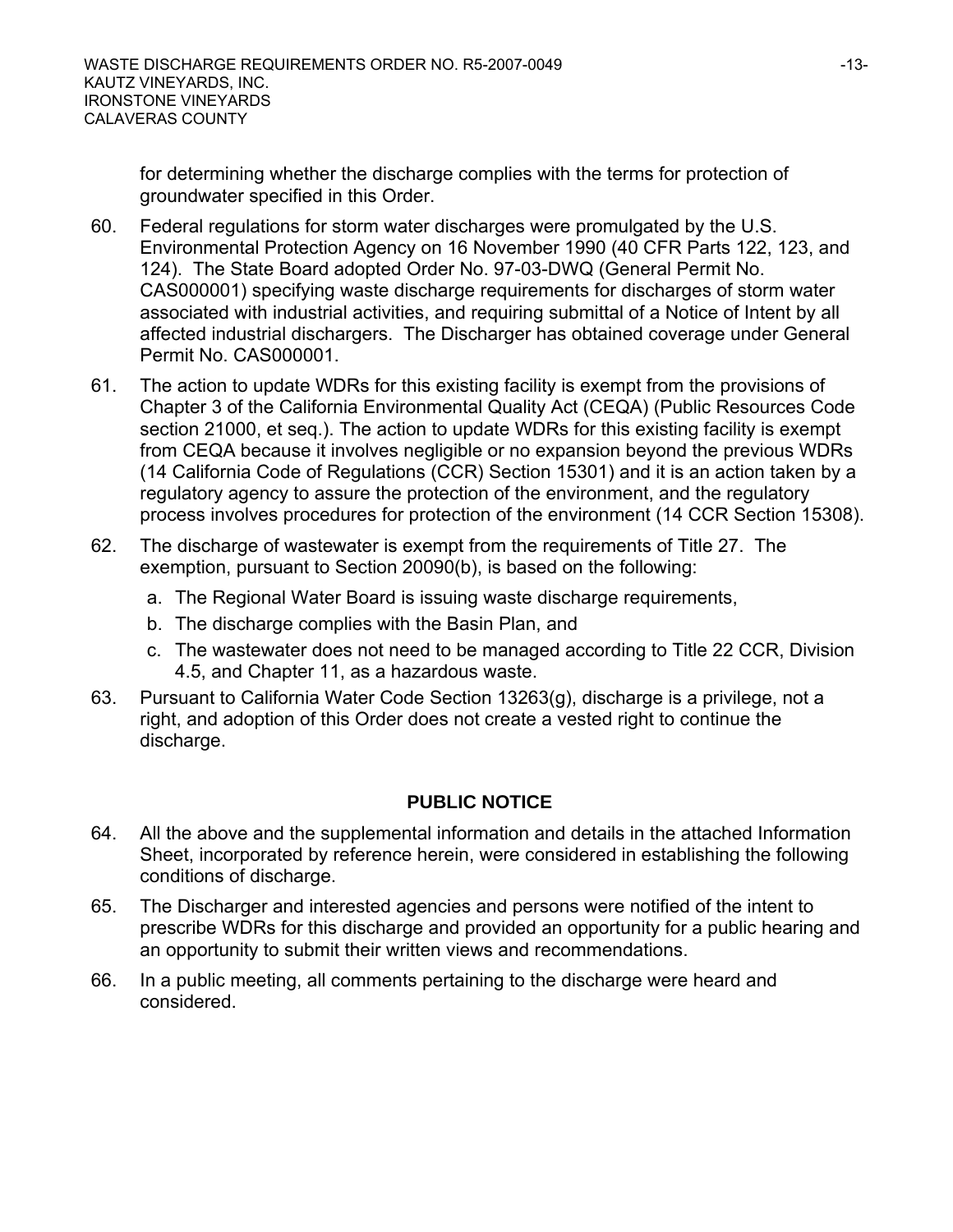**IT IS HEREBY ORDERED** that Order No. 5-01-063 is rescinded and, pursuant to Sections 13263 and 13267 of the California Water Code, Kautz Vineyards, Inc., its agents, successors, and assigns, in order to meet the provisions contained in Division 7 of the California Water Code and regulations adopted hereunder, shall comply with the following:

*[Note: Other prohibitions, conditions, definitions, and some methods of determining compliance are contained in the attached "Standard Provisions and Reporting Requirements for Waste Discharge Requirements" dated 1 March 1991.]* 

### **A. Discharge Prohibitions:**

- 1. Discharge of wastes to surface waters or surface water drainage courses is prohibited.
- 2. The discharge of stillage wastes is prohibited.
- 3. Bypass or overflow of untreated or partially treated waste is prohibited.
- 4. Discharge of waste classified as 'hazardous,' defined in Section 20164 of Title 27, CCR, or 'designated,' as defined in Section 13173 of the California Water Code, is prohibited.
- 5. The discharge of toxic substances into the Discharger's vegetated beds such that biological mechanisms are disturbed is prohibited.
- 6. The discharge of domestic waste to the winery wastewater treatment and disposal system is prohibited.
- 7. Discharge of treated winery wastewater to other than the land application areas shown on Attachment B is prohibited.
- 8. The disposal of any type of water softener backwash brine to the winery wastewater treatment system or domestic wastewater system is prohibited.

# **B. Discharge Specifications:**

- 1. The monthly average discharge into the wastewater treatment system shall not exceed 18,000 gpd. Higher monthly average flows are allowed during the crush season (August through October) as long as the total yearly flow does not exceed 4,500,000 gallons.
- 2. Neither the treatment nor the discharge shall cause a condition of nuisance or pollution as defined by the CWC, §13050.
- 3. The discharge shall not cause the degradation of any water supply.
- 4. No waste constituent shall be released or discharged, or placed where it will be released or discharged, in a concentration or in a mass that causes violation of the Groundwater Limitations.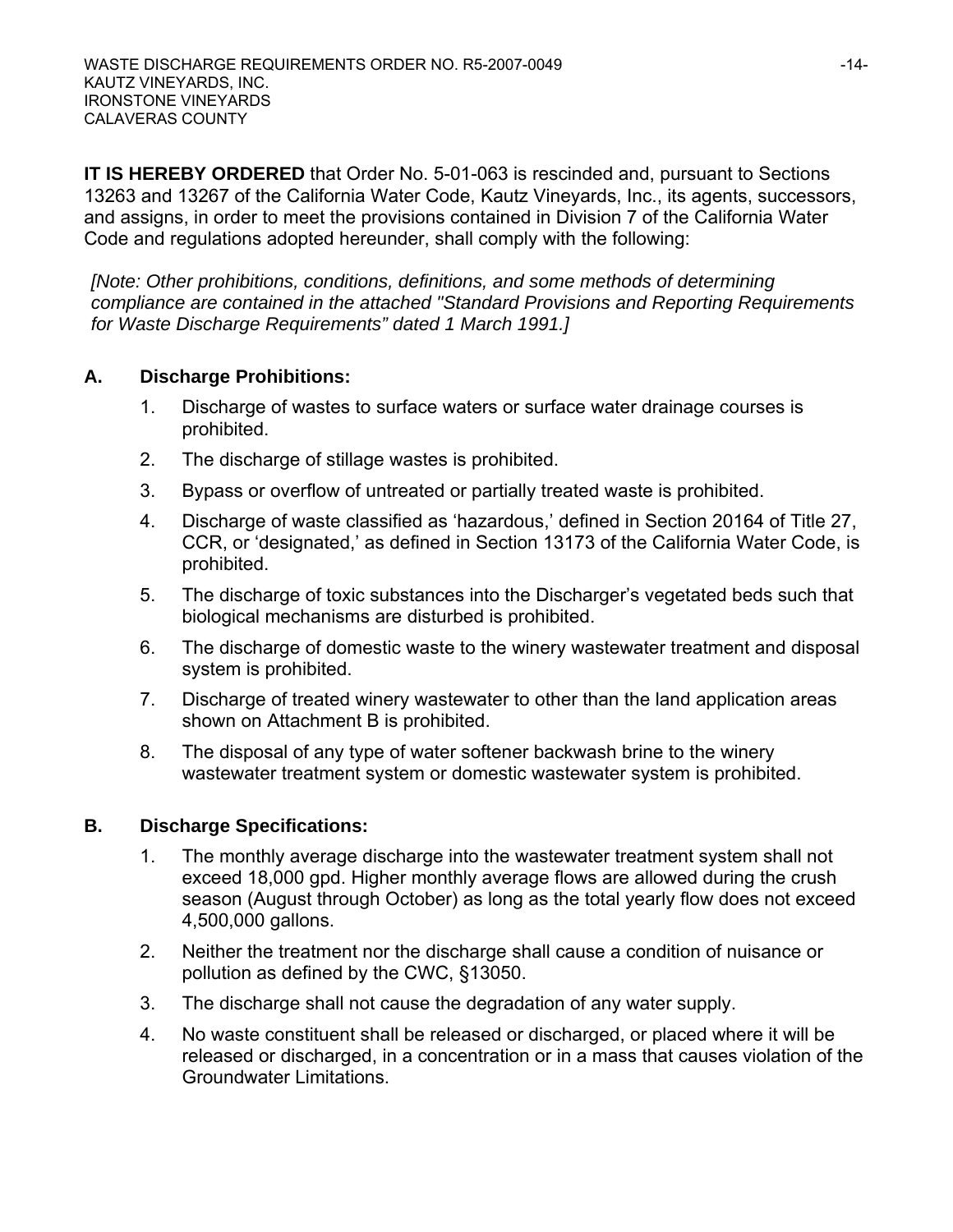- 5. Objectionable odors originating at this facility shall not be perceivable beyond the limits of the property owned by the Discharger.
- 6. As a means of discerning compliance with Discharge Specification No. 5, the dissolved oxygen content of all wastewater applied to land shall not be less that 1.0 mg/L.
- 7. The Discharger shall operate all systems and equipment to maximize treatment of wastewater and optimize the quality of the discharge.
- 8. The vegetated beds shall be managed to prevent the breeding of mosquitoes.
- 9. As described in Discharge Prohibition A.3, no wastewater shall be discharged with partial treatment. All winery wastewater must be treated in the wastewater treatment system prior to discharge to the vineyards.
- 10. In the event that wastewater has to be hauled offsite for disposal, the winery must be shut down, and/or temporary storage is used because the effluent storage tank is full and irrigation of process wastewater cannot be conducted, the Discharger shall notify Regional Water Board staff within 24 hours.
- 11. No physical connection shall exist between wastewater piping and any domestic water supply or other domestic/industrial supply well without an air gap or approved reduced pressure device.
- 12. The wastewater treatment and land application system shall be designed, constructed, operated, and maintained to prevent inundation or washout due to floods with a 100-year return frequency.
- 13. The freeboard in the effluent storage tank shall never be less than two feet, as measured vertically from the water surface to the lowest point of overflow.
- 14. The wastewater treatment, storage, and land application system shall have sufficient capacity to accommodate wastewater flow and seasonal precipitation in compliance with Land Application Area Requirements D.2. Design seasonal precipitation shall be based on total annual precipitation using a return period of 100 years, distributed monthly in accordance with historical rainfall patterns. If the storage tank does not have capacity to hold wastewater when the land application areas cannot be irrigated in compliance with Land Application Area Requirements D.2, then the Discharger shall cease producing wastewater until it has either obtained additional storage tanks or started hauling wastewater to a permitted facility in sufficient quantities to ensure compliance.

# **C. Effluent Limitations:**

1. Hydraulic loading of wastewater and supplemental fresh water to the land application areas shall be at rates designed to minimize percolation below the evaporative zone, except as needed to promote surface soil chemistry that is consistent with sustainable agricultural land uses.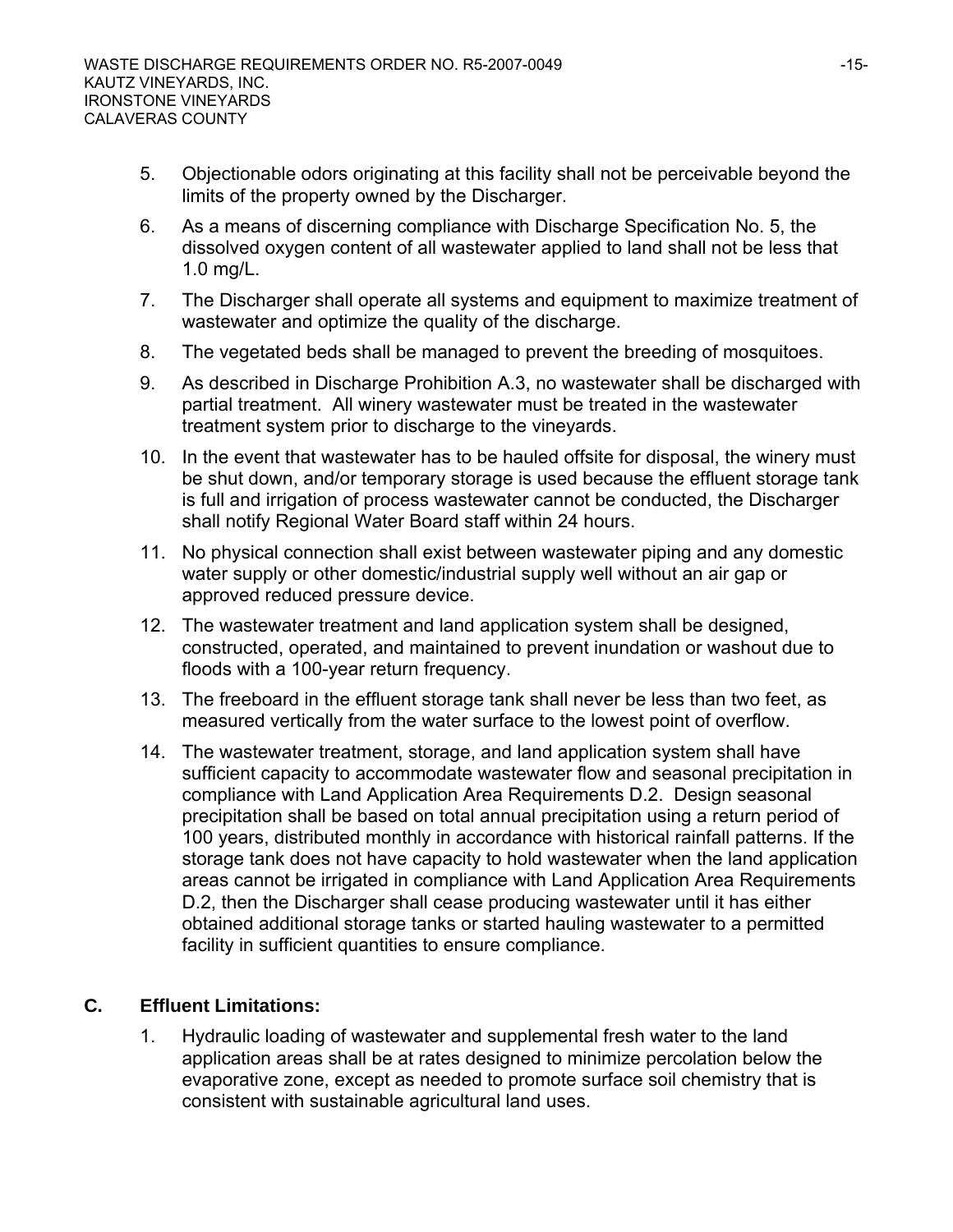2. Wastewater discharged from the storage tank to the land application areas shall not exceed the following monthly average effluent limits, or such concentrations as the Discharger determines necessary to ensure compliance with the Groundwater Limitations:

| Constituent                          | Units | Concentration |
|--------------------------------------|-------|---------------|
| <b>BOD</b>                           | mg/L  | 200           |
| <b>Total Dissolved Solids</b>        | mg/L  | 600           |
| <b>Inorganic Dissolved</b><br>Solids | mg/L  | 450           |
| Total Nitrogen as N                  | mg/L  | 15            |

3. Wastewater discharged to the land application area shall not have a pH of less than 6.5 or greater than 9.0.

#### **D. Land Application Area Requirements:**

- 1. The discharge shall be distributed uniformly on adequate acreage in compliance with the Discharge Specifications and Effluent Limitations.
- 2. Wastewater shall not be applied to the land application area 24 hours before a predicted precipitation event, during precipitation, or within 24 hours after any precipitation event, nor shall it be applied when ground is saturated.
- 3. There shall be no standing water in the land application areas 24 hours after wastewater is applied, except during periods of heavy rains sustained over two or more consecutive days.
- 4. Crops shall be grown on the land application areas. Crops shall be selected based on nutrient uptake capacity, tolerance to high soil moisture conditions, and consumptive use of water and irrigation requirements. Cropping activities shall be sufficient to take up all the nitrogen applied. Crops and grasses shall be harvested and removed from the land application areas.
- 5. Discharge of process wastewater, including runoff, spray or droplets from the irrigation system, shall not occur outside the boundaries of the land application area.
- 6. Hydraulic loading of treated process wastewater and supplemental irrigation water shall be at reasonable agronomic rates designed to maximize uptake and breakdown of waste constituents in the root zone and minimize the percolation of waste constituents below the root zone (i.e., deep percolation).
- 7. Wastewater conveyance lines shall be clearly marked as such. Process wastewater controllers, valves, etc. shall be affixed with reclaimed water warning signs, and these and quick couplers and sprinkler heads shall be of a type, or secured in such a manner, that permits operation by authorized personnel only.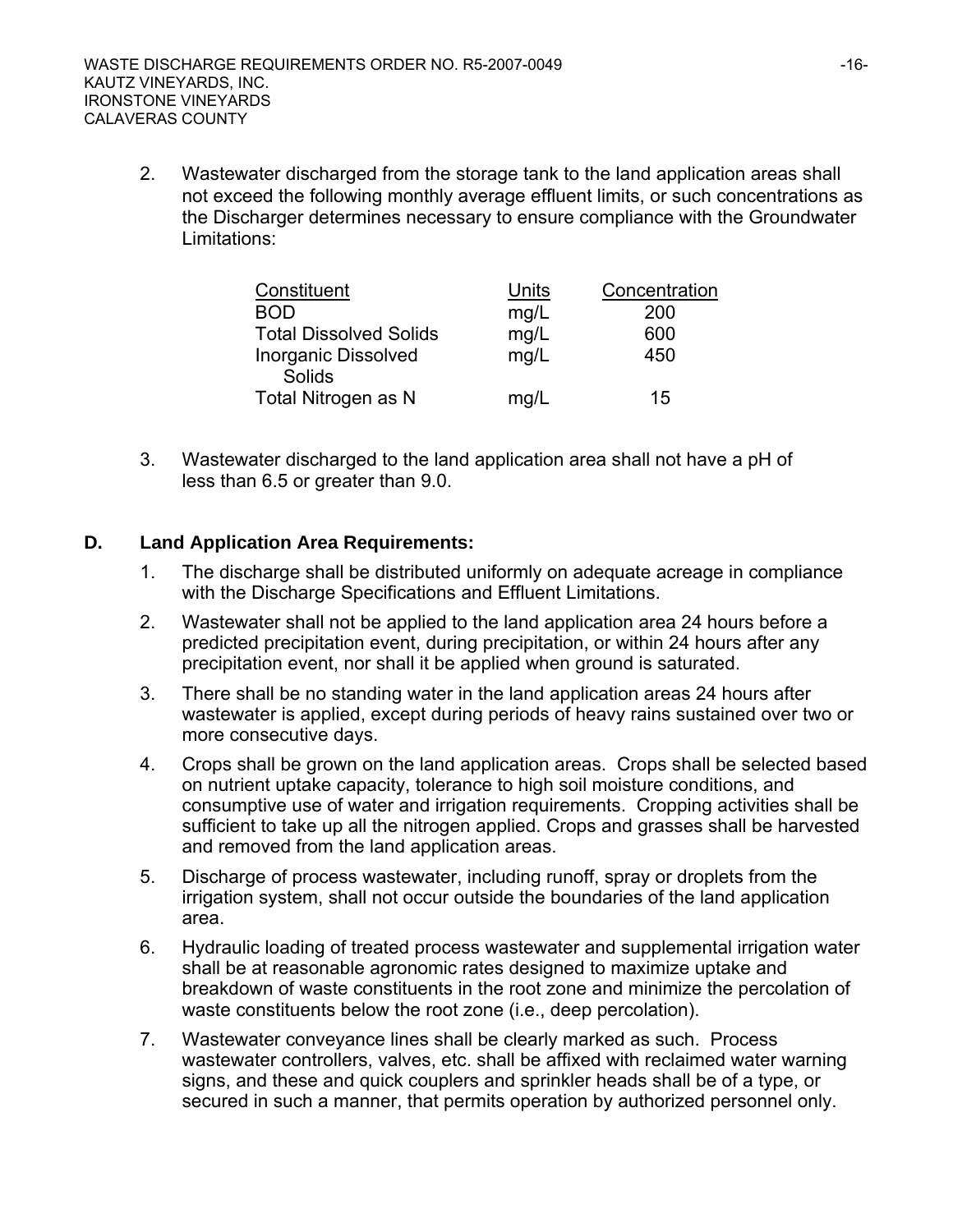- 8. Irrigation systems shall be labeled as containing reclaimed wastewater. If wastewater and irrigation water utilize the same pipeline, then backflow prevention devices shall be installed to protect the potable water supply.
- 9. Public contact with wastewater shall be precluded through such means as fences, signs, and irrigation management practices. Signs with proper wording of sufficient size shall be placed at areas of access and around the perimeter of the land application areas to alert the public of the use of wastewater.
- 10. The land application areas shall be managed to prevent breeding of mosquitoes. In particular:
	- a. All irrigation water must infiltrate completely within 24 hours;
	- b. Ditches not serving as wildlife habitat should be maintained free of emergent, marginal, and floating vegetation, and;
	- c. Low pressure pipelines, unpressurized pipelines, and ditches accessible to mosquitoes shall not be used to store wastewater.
- 11. A 50-foot buffer zone shall be maintained between any watercourse and the wetted area produced during irrigation used for process wastewater application.
- 12. A 100-foot buffer zone shall be maintained between any spring, domestic or irrigation well and the wetted area produced during process wastewater application.
- 13. Discharges to land application areas shall be managed to minimize both erosion and runoff from the irrigated area.
- 14. The resulting effect of the wastewater discharge on the soil pH shall not exceed the buffering capacity of the soil profile and shall not cause significant mobilization of soil constituents such as iron and manganese.

#### **E. Solids/Sludge Disposal Requirements:**

- 1. Collected screenings, sludge, and other solids removed from winery wastewater shall be disposed of in a manner that is consistent with Title 27, Division 2, Subdivision 1 of the CCR and approved by the Executive Officer.
- 2. Winery sludge and other solids shall be removed from the clarifiers, vegetated beds, and effluent storage tank as needed to ensure optimal operation and adequate hydraulic capacity. Winery solids drying operations, if any, shall be designed and operated to prevent leachate generation.
- 3. Solid/semi-solid wastes (skins, seeds, pulp, stems, etc.) generated from winery process operations shall be dried, stored, and reused such that any leachate that may be present does not impact groundwater or surface waters.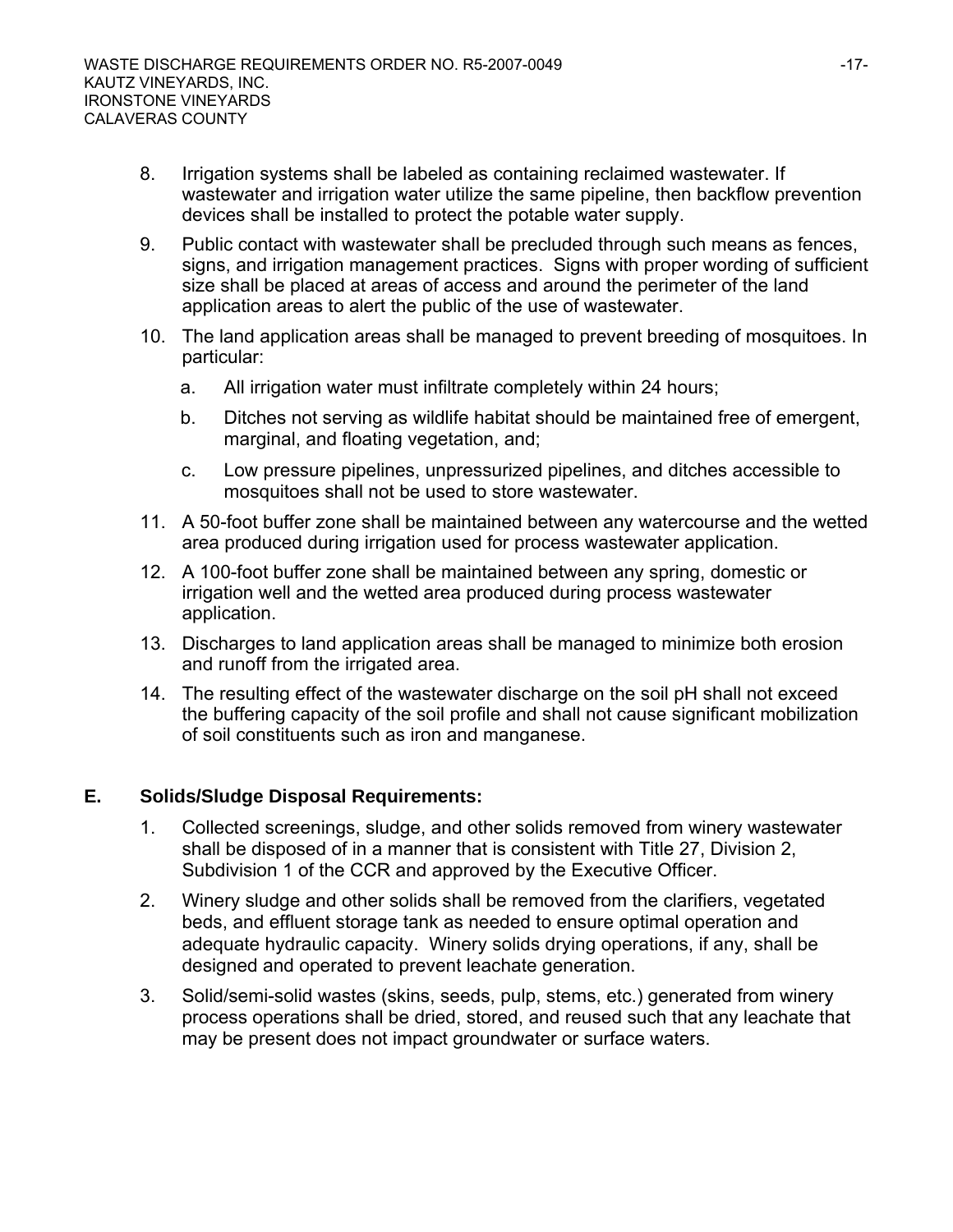4. Any proposed change in solids use or disposal practice from a previously approved practice shall be reported to the Executive Officer at least 90 days in advance of the change.

#### **F. Groundwater Limitations:**

 Release of waste constituents from any system component associated with the wastewater treatment and disposal system shall not cause groundwater under and beyond that system component (as determined by an approved well monitoring network) to contain any constituents in concentrations greater than ambient background conditions, and shall not cause or contribute to the violation of any Basin Plan narrative or numeric water quality objective.

#### **G. Provisions:**

- 1. All technical reports required herein that involve planning, investigation, evaluation, or design, or other work requiring interpretation and proper application of engineering or geologic sciences, shall be prepared by or under the direction of persons registered to practice in California pursuant to California Business and Professions Code §6735, 7835, and7835.1. As required by these laws, completed technical reports must bear the signature(s) and seal(s) of the registered professional(s) in a manner such that all work can be clearly attributed to the professional responsible for the work.
- 2. All of the following reports shall be submitted pursuant to §13267 of the CWC, and shall be prepared by a California registered professional as described in Provision G.1.
	- a. By **1 July 2007,** the Discharger shall submit a *Groundwater Monitoring Well Installation Workplan*. The workplan shall describe the proposed installation of groundwater monitoring wells around the land application areas to adequately characterize the groundwater quality upgradient and downgradient of this area. Every monitoring well shall be constructed to yield representative samples from the uppermost layer of the uppermost aquifer and to comply with applicable well standards. The workplan shall be consistent with, and include the items listed in, the first section of Attachment D, which is attached hereto and made part of this Order by reference.
	- b. By **30 September 2007**, the Discharger shall submit a *Construction Report*  certifying that the new wastewater system has been constructed, inspected, and tested such that it will comply with all aspects of this Order. The report shall show the treatment system and land application area layout, describe the number of treated effluent storage tanks installed and their total volume in gallons, and shall clearly document any significant deviation from the system design as presented in the RWD.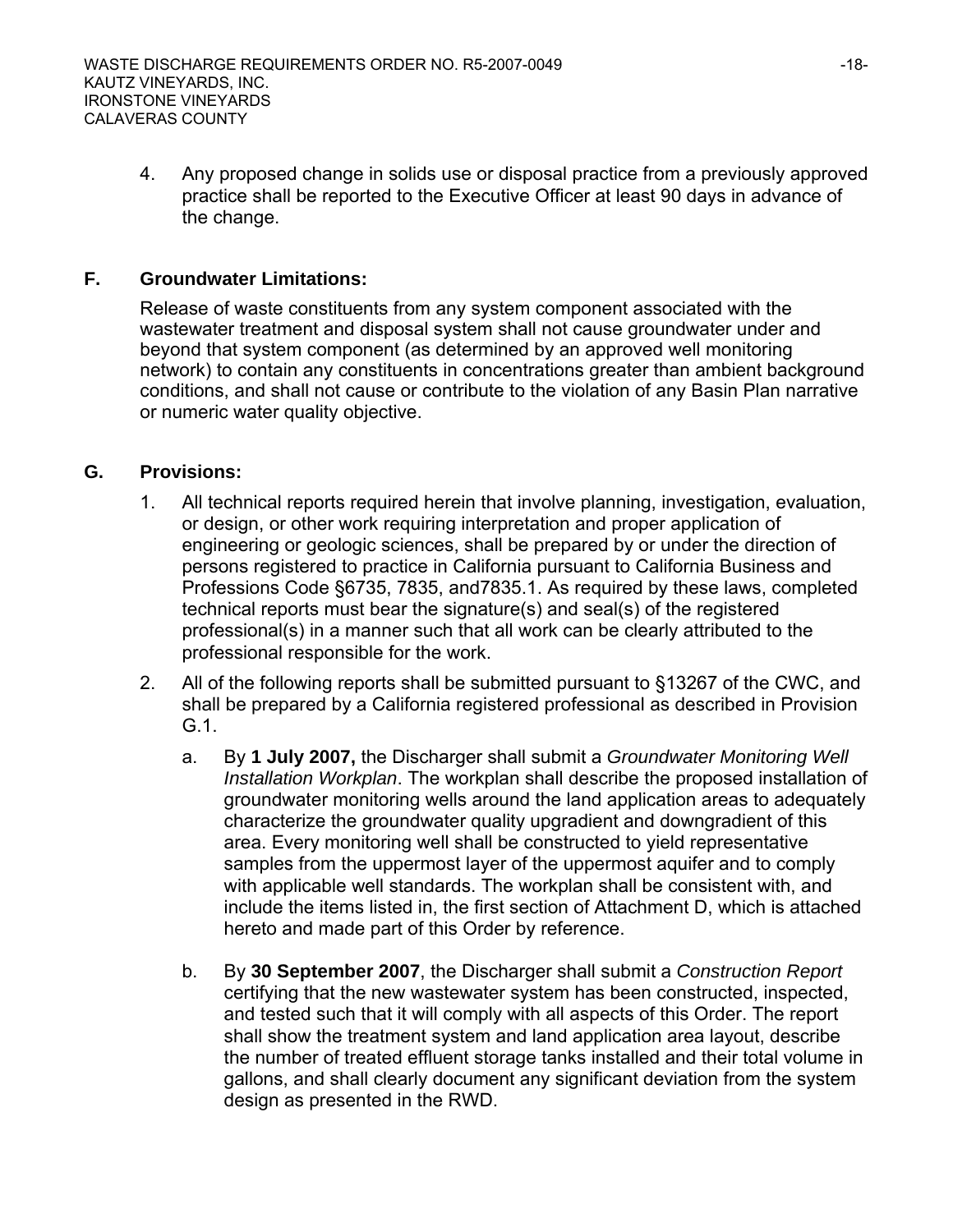- c. By **15 October 2007,** the Discharger shall submit a Groundwater Monitoring Well Installation Report that describes the installation of groundwater monitoring wells and contains the items found in the second section of Attachment D.
- d. By **30 October 2007**, the Discharger shall submit and implement an *Operation and Management Plan* (O&M Plan) that addresses operations of the wastewater treatment system and land application areas. At a minimum, the O&M Plan will describe (a) the daily operation and maintenance of the treatment system, (b) the practices used to treat the wastewater within limits specified in this Order, (c) the locations of the land application areas, and procedures used for applying wastewater to these areas to prevent excessive BOD, nitrogen, and salt over the loading limits specified in this Order, ( (d) the locations of flow and effluent sampling points, (e) quality control sampling procedures necessary to obtain representative samples, (f) practices used to maintain the land application area(s), and (g) the locations of the solid waste disposal areas, methods of disposal, and the daily practices associated with the disposal of the solid waste.

In addition, the O&M plan shall include a *Contingency Plan*, describing the steps that will be taken if the wastewater in the storage tank encroaches within the two feet freeboard and irrigation of effluent cannot be conducted due to precipitation or field saturation conditions. The plan shall consider any and all steps necessary to prevent wastewater overflows from the tanks, including restricting water usage, hauling wastewater to another facility for disposal, shutting down winery processing activities, etc. This Contingency Plan shall be implemented whenever wastewater levels encroach within the two feet of freeboard in the storage tanks. A copy of the O&M Plan shall be kept at the facility for reference by operating personnel and they shall be familiar with its contents.

e. By **1 February 2010**, the Discharger shall submit a *Background Groundwater Quality Study Report*. For each groundwater monitoring parameter/constituent identified in the MRP, the report shall present a summary of monitoring data, calculation of the concentration in background monitoring wells, and a comparison of background groundwater quality to that in wells used to monitor the land application areas. Determination of background quality shall be made using the methods described in Title 27, Section 20415(e)(10), or equivalent, and shall be based on data from at least eight consecutive quarterly (or more frequent) groundwater monitoring events. For each monitoring parameter/constituent, the report shall compare measured concentrations for compliance monitoring wells with the calculated background concentration.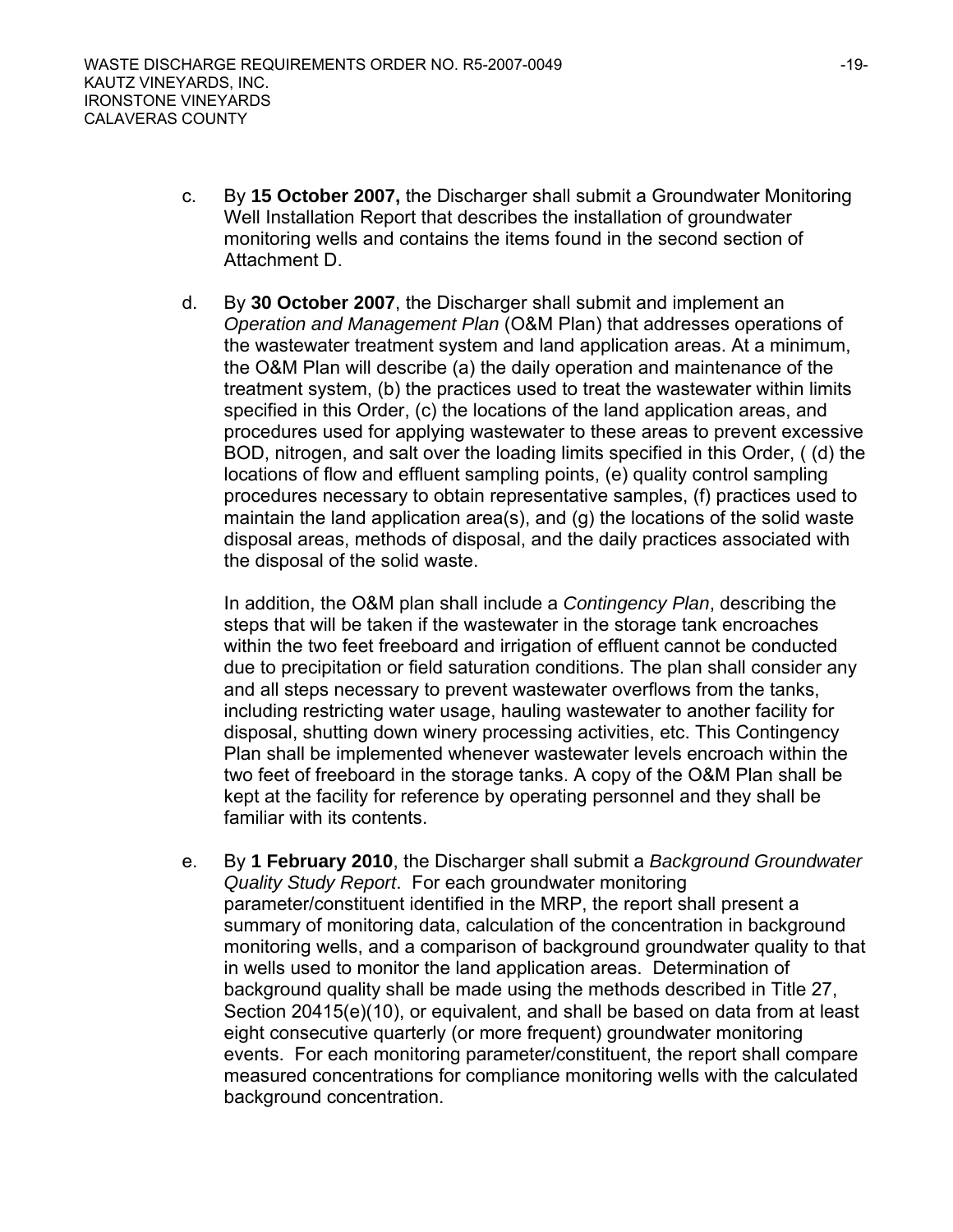If the *Background Groundwater Quality Study Report* shows that the wastewater discharge has impacted, or is likely to impact groundwater quality, then within 120 days of a request by the Executive Officer, the Discharger shall submit *Groundwater Mitigation Plan* which shall evaluate contaminant control alternatives, describe a preferred alternative, and proposed a timeline to meet the Groundwater Limitations of this Order. The selected contaminant control alternative must comply with State Water Resources Control Board Resolution No. 68-16 and be consistent with the most recent Basin Plan.

- 3. The Discharger shall comply with the Monitoring and Reporting Program No. R5-2007-0049, which is part of this Order, and any revisions thereto as ordered by the Executive Officer.
- 4. The Discharger shall comply with the "Standard Provisions and Reporting Requirements for Waste Discharge Requirements", dated 1 March 1991, which are attached hereto and by reference a part of this Order. This attachment and its individual paragraphs are commonly referenced as "Standard Provision(s)."
- 5. In the event of any change in control or ownership of the facility or wastewater disposal areas, the Discharger must notify the succeeding owner or operator of the existence of this Order by letter, a copy of which shall be immediately forwarded to this office. To assume operation as Discharger under this Order, the succeeding owner or operator must apply in writing to the Executive Officer requesting transfer of the Order. The request must contain the requesting entity's full legal name, the state of incorporation if a corporation, the name and address and telephone number of the persons responsible for contact with the Regional Water Board, and a statement. The statement shall comply with the signatory paragraph of Standard Provision B.3 and state that the new owner or operator assumes full responsibility for compliance with this Order. Failure to submit the request shall be considered a discharge without requirements, a violation of the California Water Code. Transfer shall be approved or disapproved by the Executive Officer.
- 6. The Discharger shall submit to the Regional Water Board on or before each compliance report due date the specified document, or if appropriate, a written report detailing compliance or noncompliance with the specific schedule date and task. If noncompliance is reported, then the Discharger shall state the reasons for noncompliance and shall provide a schedule to come into compliance.
- 7. The Discharger shall report to the Regional Water Board any toxic chemical release data it reports to the State Emergency Response Commission within 15 days of reporting the data to the Commission pursuant to §313 of the "Emergency Planning and Community Right to Know Act of 1986."
- 8. The Discharger shall report promptly to the Regional Water Board any material change or proposed change in the character, location, or volume of the discharge.
- 9. The Discharger must comply with all conditions of this Order, including timely submittal of technical and monitoring reports as directed by this Order and by the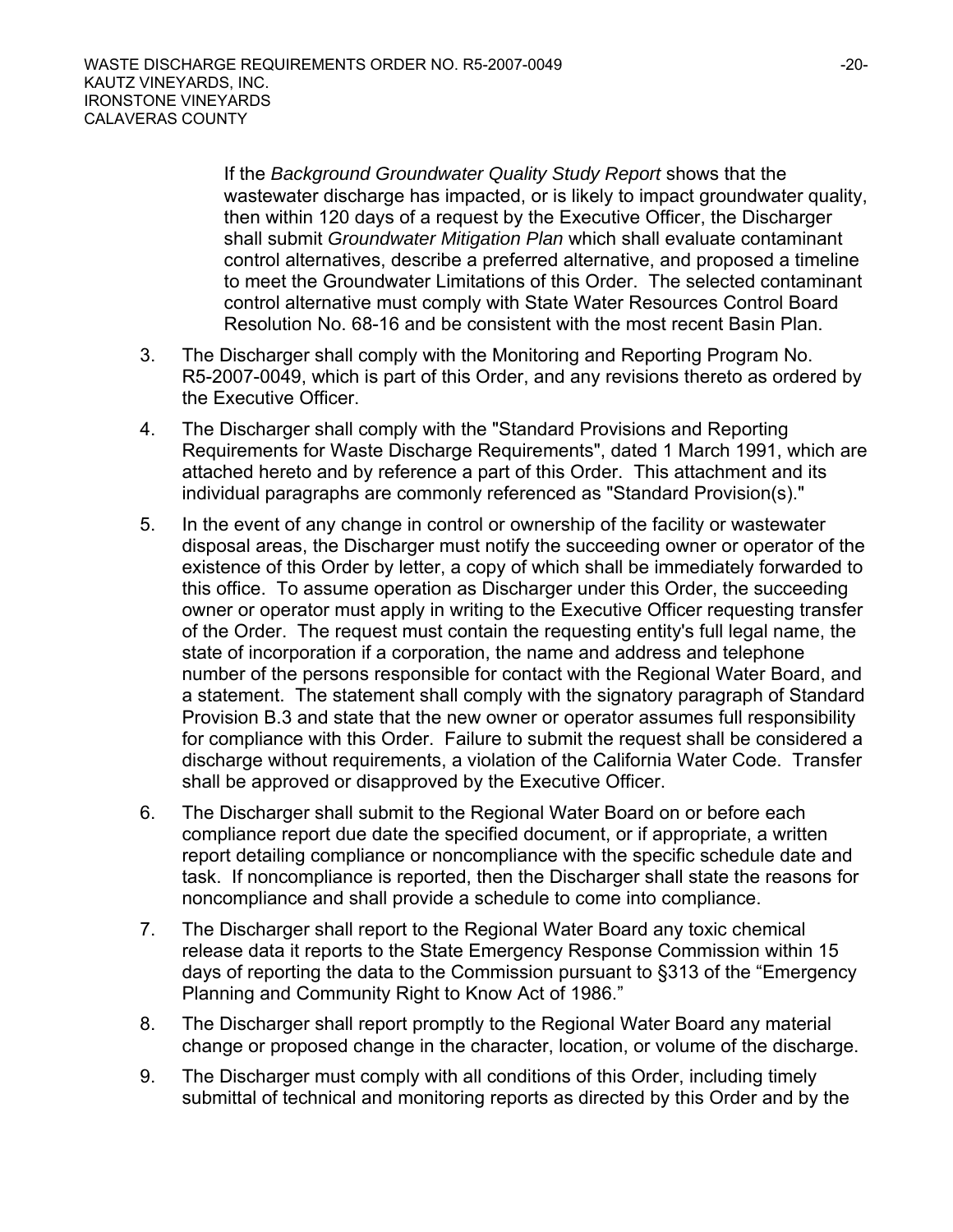Executive Officer pursuant to Section 13267 of the California Water Code. Violations may result in enforcement action, including Regional Water Board or court orders requiring corrective action or imposing civil monetary liability, or in revision or recession of this Order.

- 10. A copy of this Order shall be kept at the discharge facility for reference by operating personnel. Key operating personnel shall be familiar with its contents.
- 11. The Regional Water Board will review this Order periodically and will revise requirements when necessary.

I, PAMELA C. CREEDON, Executive Officer, do hereby certify the foregoing is a full, true, and correct copy of an Order adopted by the California Regional Water Quality Control Board, Central Valley Region, on 4 May 2007.

PAMELA C. CREEDON, Executive Officer

JSK: 5/4/07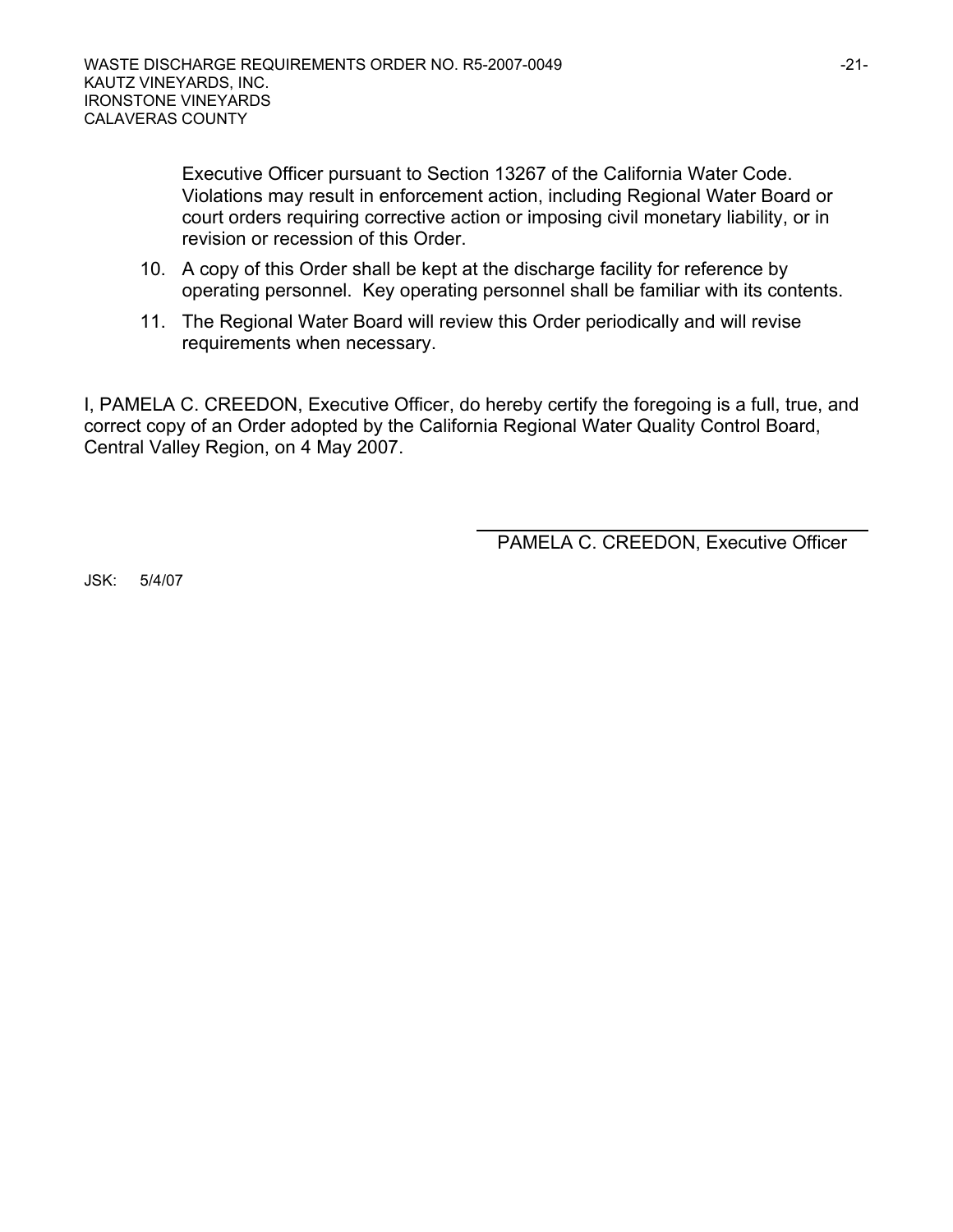#### CALIFORNIA REGIONAL WATER QUALITY CONTROL BOARD CENTRAL VALLEY REGION

#### MONITORING AND REPORTING PROGRAM NO. R5-2007-0049

FOR

#### KAUTZ VINEYARDS, INC. IRONSTONE VINEYARDS CALAVERAS COUNTY

This monitoring and reporting program (MRP) incorporates requirements for monitoring of the process wastewater, vegetated beds, effluent storage tank, land application areas, solid waste, and groundwater. This MRP is issued pursuant to Water Code Section 13267. The Discharger shall not implement any changes to this MRP unless and until a revised MRP is issued by the Executive Officer.

All wastewater samples should be representative of the volume and nature of the discharge. The time, date, and location of each grab sample shall be recorded on the sample chain of custody form. Process wastewater flow monitoring shall be conducted continuously using a flow meter and shall be reported in cumulative gallons per day.

Field test instruments (such as pH and dissolved oxygen) may be used provided that:

- 1. The operator is trained in the proper use of the instrument;
- 2. The instruments are field calibrated prior to each use;
- 3. Instruments are serviced and/or calibrated by the manufacturer at the recommended frequency; and
- 4. Field calibration reports are submitted as described in the "Reporting" section of this MRP.

#### **INFLUENT MONITORING**

Process wastewater samples shall be collected prior to entering the wastewater treatment system. Influent monitoring shall include at least the following:

| Constituents                  | Units   | <u>Type of</u><br>Sample | Sampling<br><b>Frequency</b>                                                     | Reporting<br>Frequency |
|-------------------------------|---------|--------------------------|----------------------------------------------------------------------------------|------------------------|
| <b>Flow</b>                   | gallons | Continuous               | Daily <sup>1</sup>                                                               | Monthly                |
| BOD <sub>5</sub> <sup>2</sup> | mq/L    | Grab                     | Monthly                                                                          | Monthly                |
|                               |         |                          | Continuous monitoring requires daily meter reading or automated data collection. |                        |

 $2^2$  Five-day, 20° Celsius Biochemical Oxygen Demand.

# **VEGETATED BED AND EFFLUENT STORAGE TANK MONITORING**

Samples shall be collected from an established sampling station located in an area that will provide a sample representative of the water in each vegetated bed vessel and the storage tank. Freeboard shall be measured vertically from the surface of the water to the lowest point of overflow, and shall be measured to the nearest 0.1 feet. Monitoring of each vegetated bed and storage tank vessel shall include, at a minimum, the following: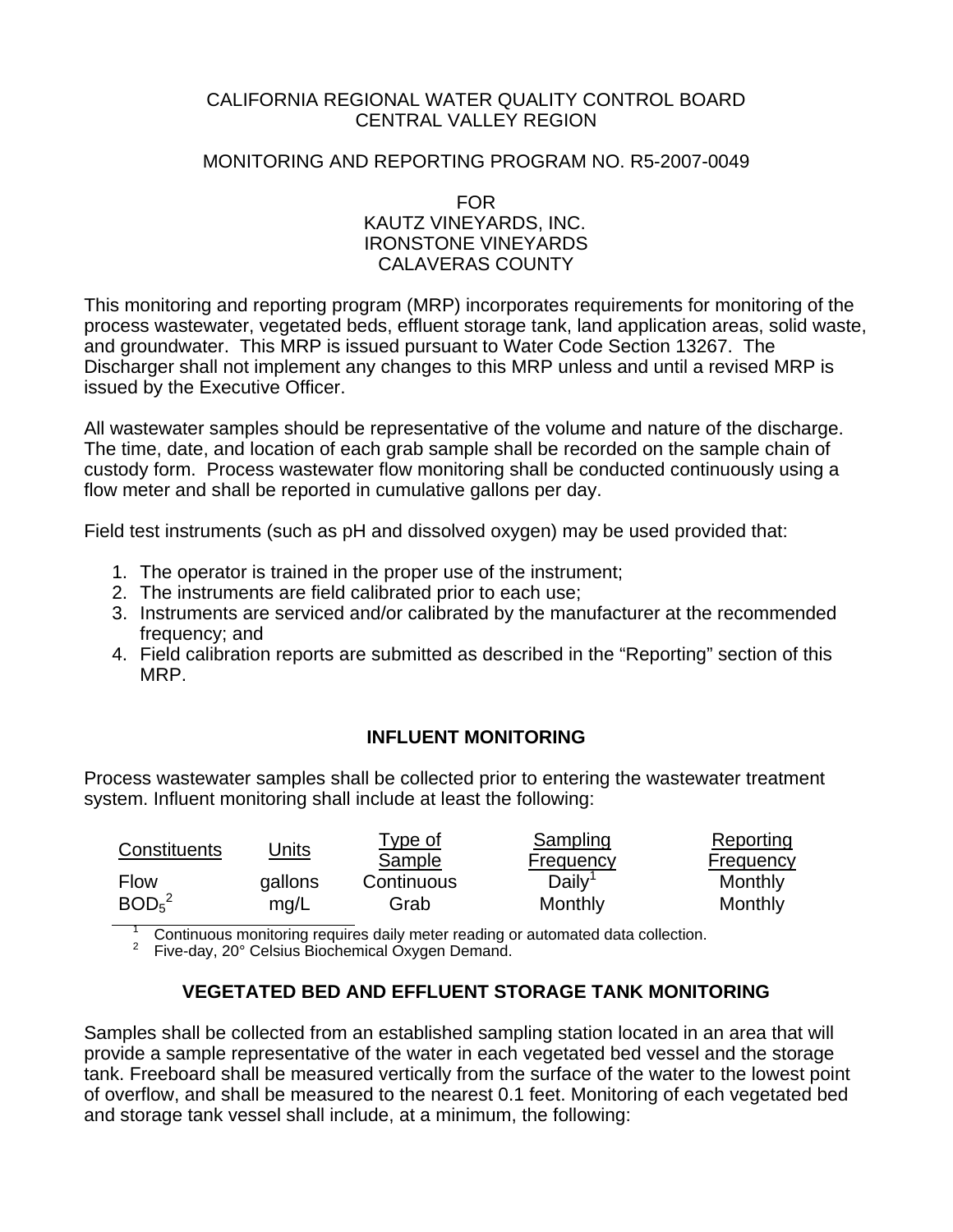| Constituent                                | <u>Units</u> | <b>Type of</b><br>Sample | Sampling<br>Frequency | Reporting<br><b>Frequency</b> |
|--------------------------------------------|--------------|--------------------------|-----------------------|-------------------------------|
| Freeboard <sup>1</sup>                     | Feet         | Measurement              | Weekly                | Monthly                       |
| <b>Dissolved</b><br>Oxygen <sup>2, 3</sup> | mq/L         | Grab                     | Weekly                | Monthly                       |
| Odors                                      | $- -$        | Observation              | Weekly                | Monthly                       |

 $1$  Freeboard monitoring only needs to be conducted for the effluent storage tank.

 $2$  Samples shall be collected at a depth of one foot from each pond in use, opposite the inlet. Samples shall be collected between 0700 and 0900 hours.

 $3$  Dissolved Oxygen monitoring only needs to be conducted for the vegetated beds.

#### **EFFLUENT MONITORING**

Effluent samples shall be collected downstream from the effluent storage tank prior to discharge to the land application areas, and shall be representative of the volume and nature of the discharge. Effluent monitoring shall include at a minimum the following:

| Constituent                       | Units    | <b>Type of Sample</b> | Sampling<br><b>Frequency</b> | Reporting<br><b>Frequency</b> |
|-----------------------------------|----------|-----------------------|------------------------------|-------------------------------|
| <b>PH</b>                         | pH Units | Grab                  | Weekly                       | <b>Monthly</b>                |
| <b>Biochemical Oxygen Demand</b>  | mg/L     | Grab                  | Weekly <sup>1</sup>          | <b>Monthly</b>                |
| Nitrate as Nitrogen               | mg/L     | Grab                  | Weekly <sup>1</sup>          | Monthly                       |
| <b>Total Kjeldahl Nitrogen</b>    | mg/L     | Grab                  | Weekly <sup>1</sup>          | Monthly                       |
| <b>Total Dissolved Solids</b>     | mg/L     | Grab                  | Weekly <sup>1</sup>          | Monthly                       |
| <b>Inorganic Dissolved Solids</b> | mg/L     | Grab                  | Weekly <sup>1</sup>          | Monthly                       |

1 Samples shall be collected weekly for the first year (beginning 1 October 2007). Starting 1 October 2008, samples shall be collected bi-weekly (i.e., every other week)

#### **LAND APPLICATION AREA MONITORING**

The Discharger shall monitor process wastewater discharged for irrigation to the land application areas. Monitoring shall be conducted **daily during operation** and the results shall be included in the monthly monitoring report. Evidence of erosion, field saturation, runoff, or the presence of nuisance conditions shall be noted in the report. Loading rates for the land application areas shall be calculated. Monitoring of the land application areas shall include the following:

| Constituent                      | <u>Units</u> | Type of<br>Sample       | Sampling<br>Frequency | Reporting<br><b>Frequency</b> |
|----------------------------------|--------------|-------------------------|-----------------------|-------------------------------|
| Wastewater Flow <sup>1</sup>     | Gallons      | $\text{Continuous}^1$   | Daily                 | Monthly                       |
| Supplemental Irrigation Flow     | Gallons      | Continuous <sup>1</sup> | Daily                 | Monthly                       |
| <b>Local Rainfall</b>            | Inches       | Measurement             | Daily                 | Monthly                       |
| <b>Saturated Soil Conditions</b> | Yes/No       | Observation             | Daily                 | Monthly                       |

Sampling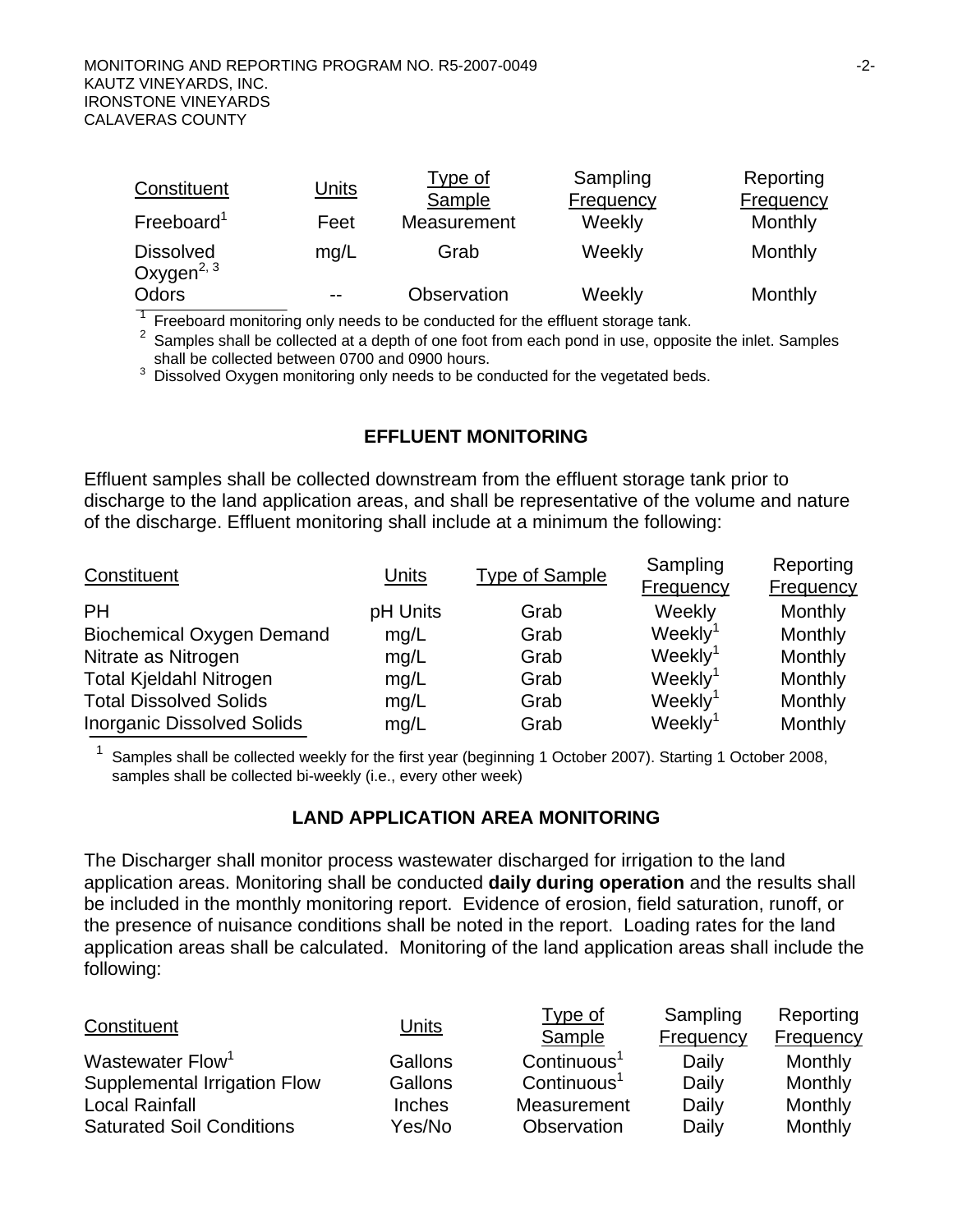| Constituent                              | <b>Units</b>             | Type of<br>Sample | Sampling<br><b>Frequency</b> | Reporting<br><b>Frequency</b> |
|------------------------------------------|--------------------------|-------------------|------------------------------|-------------------------------|
| Acreage Applied <sup>2</sup>             | Acres                    | Calculated        | Daily                        | Monthly                       |
| <b>Application Rate</b>                  | gal/acre·day             | Calculated        | Daily                        | Monthly                       |
| <b>BOD Loading Rate</b>                  | lbs/acre·month           | Calculated        | Daily                        | Monthly                       |
| Total Nitrogen Loading Rate <sup>3</sup> | $lbs/acre \cdot month^4$ | Calculated        | Monthly                      | Monthly                       |
| <b>TDS Loading Rate</b>                  | $lbs/acre \cdot month^4$ | Calculated        | Monthly                      | Monthly                       |

1 Continuous monitoring requires daily meter reading or automated data collection and shall define the volume of wastewater discharged to the land application areas from the wastewater storage pond.

2 Land Application Area(s) in use shall be identified by name or number and the acreage provided. If a portion of an area is used, then the acreage shall be estimated.

3  $\frac{3}{1}$  Total nitrogen applied from all sources, including fertilizers and supplemental irrigation water if used.

Report monthly total and cumulative annual to date.

At least **once per week** when wastewater is being applied to the land application areas, the entire application area shall be inspected to identify any equipment malfunction or other circumstance that might allow irrigation runoff to leave the area and/or create ponding conditions that violate the Waste Discharge Requirements. A log of these inspections shall be kept at the facility and be submitted with the monthly monitoring reports. If wastewater was not applied to the land application area, then the monthly monitoring reports shall so state.

#### **SOLIDS MONITORING**

The Discharger shall record and report monthly the quantity of solids generated, storage location, disposal location, and method of disposal for all solids generated and disposed. If solid waste is shipped offsite, then an estimated amount and location of disposal shall be reported in the monthly report and the hauler identified.

#### **GROUNDWATER MONITORING**

Groundwater monitoring shall commence with the fourth quarter 2007. Prior to construction and/or sampling of any groundwater monitoring wells, the Discharger shall submit plans and specifications to the Board for approval. Once installed, all new wells shall be added to the monitoring network and shall be sampled and analyzed according to the schedule below. All samples shall be collected using approved EPA methods. Water table elevations shall be calculated to determine groundwater gradient and direction of flow.

Prior to sampling, the groundwater elevations shall be measured and the wells shall be purged of at least three well volumes until temperature, pH, and electrical conductivity have stabilized. Depth to groundwater shall be measured to the nearest 0.01 feet. Groundwater monitoring shall include, at a minimum, the following:

| Constituent          | Jnits           | Type of<br>Sample | Sampling<br><b>Frequency</b> | Reporting<br>Frequency <sup>4</sup> |
|----------------------|-----------------|-------------------|------------------------------|-------------------------------------|
| Depth to Groundwater | $\pm 0.01$ feet | Measurement       | Quarterly                    | Quarterly                           |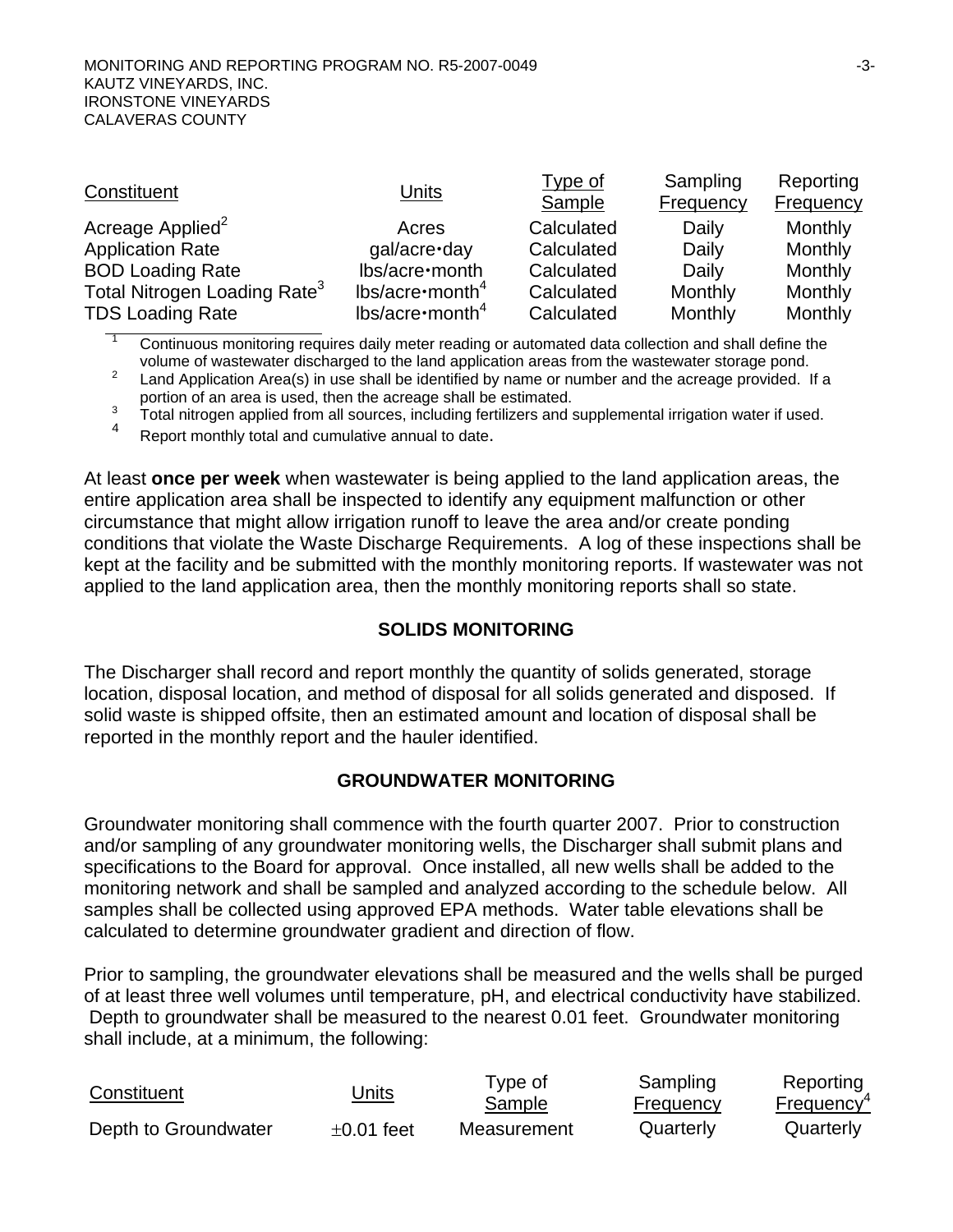| Constituent                                 | Units           | Type of    | Sampling  | Reporting              |
|---------------------------------------------|-----------------|------------|-----------|------------------------|
|                                             |                 | Sample     | Frequency | Frequency <sup>4</sup> |
| Groundwater Elevation <sup>1</sup>          | $\pm 0.01$ feet | Calculated | Quarterly | Quarterly              |
| Gradient                                    | feet/feet       | Calculated | Quarterly | Quarterly              |
| <b>Gradient Direction</b>                   | Degrees         | Calculated | Quarterly | Quarterly              |
| рH                                          | pH units        | Grab       | Quarterly | Quarterly              |
| Nitrate as Nitrogen                         | mg/L            | Grab       | Quarterly | Quarterly              |
| <b>Total Kjeldahl Nitrogen</b>              | mg/L            | Grab       | Quarterly | Quarterly              |
| <b>Total Dissolved Solids</b>               | mg/L            | Grab       | Quarterly | Quarterly              |
| <b>Inorganic Dissolved</b><br><b>Solids</b> | mg/L            | Grab       | Quarterly | Quarterly              |
| Standard Minerals <sup>2,3</sup>            | mg/L            | Grab       | Annually  | Annually               |

1 Groundwater elevation shall be determined based on depth-to-water measurements from a surveyed measuring

point elevation on the well.<br><sup>2</sup> Standard Minerals shall include at least the following compounds: boron, calcium, iron, magnesium, manganese, potassium, sodium, chloride, sulfate, total alkalinity (including alkalinity series), and hardness <sup>3</sup>

Standard Minerals shall be analyzed in the fourth quarter of the year.

4 Beginning with the second quarter, 2007.

#### **REPORTING**

In reporting monitoring data, the Discharger shall arrange the data in tabular form so that the date, sample type (e.g., influent, effluent, land application area, groundwater monitoring well, etc.), and reported analytical result for each sample are readily discernible. The data shall be summarized in such a manner to clearly illustrate compliance with waste discharge requirements and spatial or temporal trends, as applicable. The results of any monitoring done more frequently than required at the locations specified in the Monitoring and Reporting Program shall be reported in the next scheduled monitoring report.

As required by the California Business and Professions Code Sections 6735, 7835, and 7835.1, all groundwater monitoring reports shall be prepared under the direct supervision of a registered professional engineer or geologist and signed by the registered professional.

#### **A. Monthly Monitoring Reports**

Monthly reports shall be submitted to the Regional Board by the **1st day of the second month** following the end of the reporting period (i.e. the January monthly report is due by 1 March). Monthly reports for the months of March, June, September, and December may be submitted as part of the Quarterly Monitoring Report, if desired. The monthly reports shall include the following:

- 1. Results of influent, vegetated bed, effluent storage tank, effluent, land application area, and solids monitoring;
- 2. A comparison of monitoring data to the discharge specifications and an explanation of any violation of those requirements. Data shall be presented in tabular format;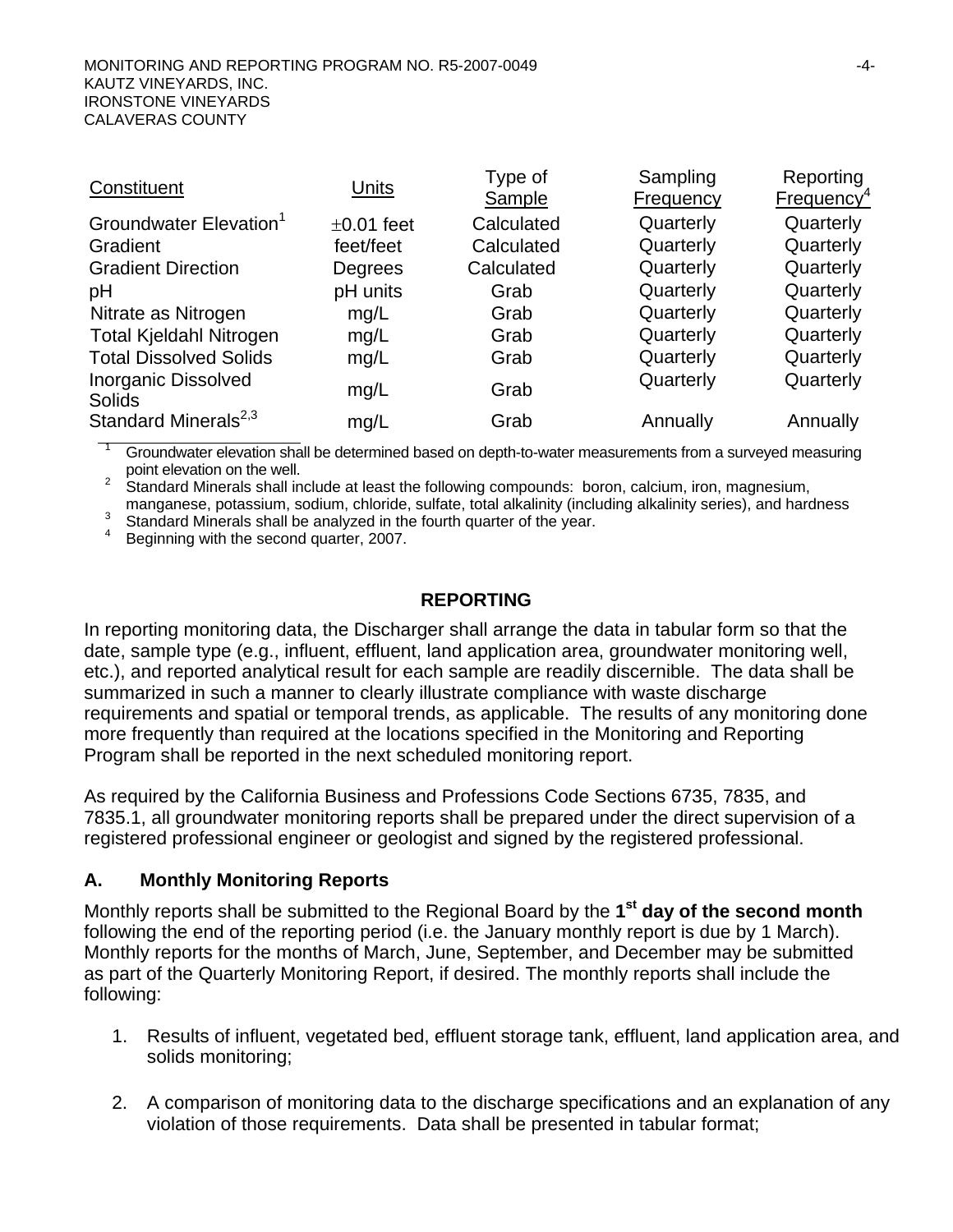- 3. If requested by staff, copies of laboratory analytical report(s);
- 4. A calibration log verifying calibration of all hand held monitoring instruments and devices used to comply with the prescribed monitoring program;
- 5. The cumulative volume of wastewater generated during the year to date;
- 6. The total pounds of total dissolved solids (year to date) that have been applied to the land application area, as calculated from the sum of monthly loadings;
- 7. The total pounds of nitrogen (year to date, from all sources including fertilizer) applied to the land application area as calculated from the sum of monthly loadings; and
- 8. Whether the Contingency Plan was implemented during the month, and if so, what was done.

# **B. Quarterly Report**

Beginning with the fourth quarter 2007, the Discharger shall establish a quarterly sampling schedule for groundwater monitoring such that samples are obtained approximately every three months. Quarterly monitoring reports shall be submitted to the Regional Board by the **1st day of the second month after the quarter** (i.e. the January-March quarter is due by May  $1<sup>st</sup>$ ) each year. The Quarterly Report shall include the following:

- 1. Results of groundwater monitoring;
- 2. A narrative description of all preparatory, monitoring, sampling, and analytical testing activities for the groundwater monitoring. The narrative shall be sufficiently detailed to verify compliance with the WDR, this MRP, and the Standard Provisions and Reporting Requirements. The narrative shall be supported by field logs for each well documenting depth to groundwater; parameters measured before, during, and after purging; method of purging; calculation of casing volume; and total volume of water purged;
- 3. Calculation of groundwater elevations, an assessment of groundwater flow direction and gradient on the date of measurement, comparison of previous flow direction and gradient data, and discussion of seasonal trends if any;
- 4. A narrative discussion of the analytical results for all groundwater locations monitored including spatial and temporal tends, with reference to summary data tables, graphs, and appended analytical reports (as applicable);
- 5. A comparison of monitoring data to the groundwater limitations and an explanation of any violation of those requirements;
- 6. Summary data tables of historical and current water table elevations and analytical results;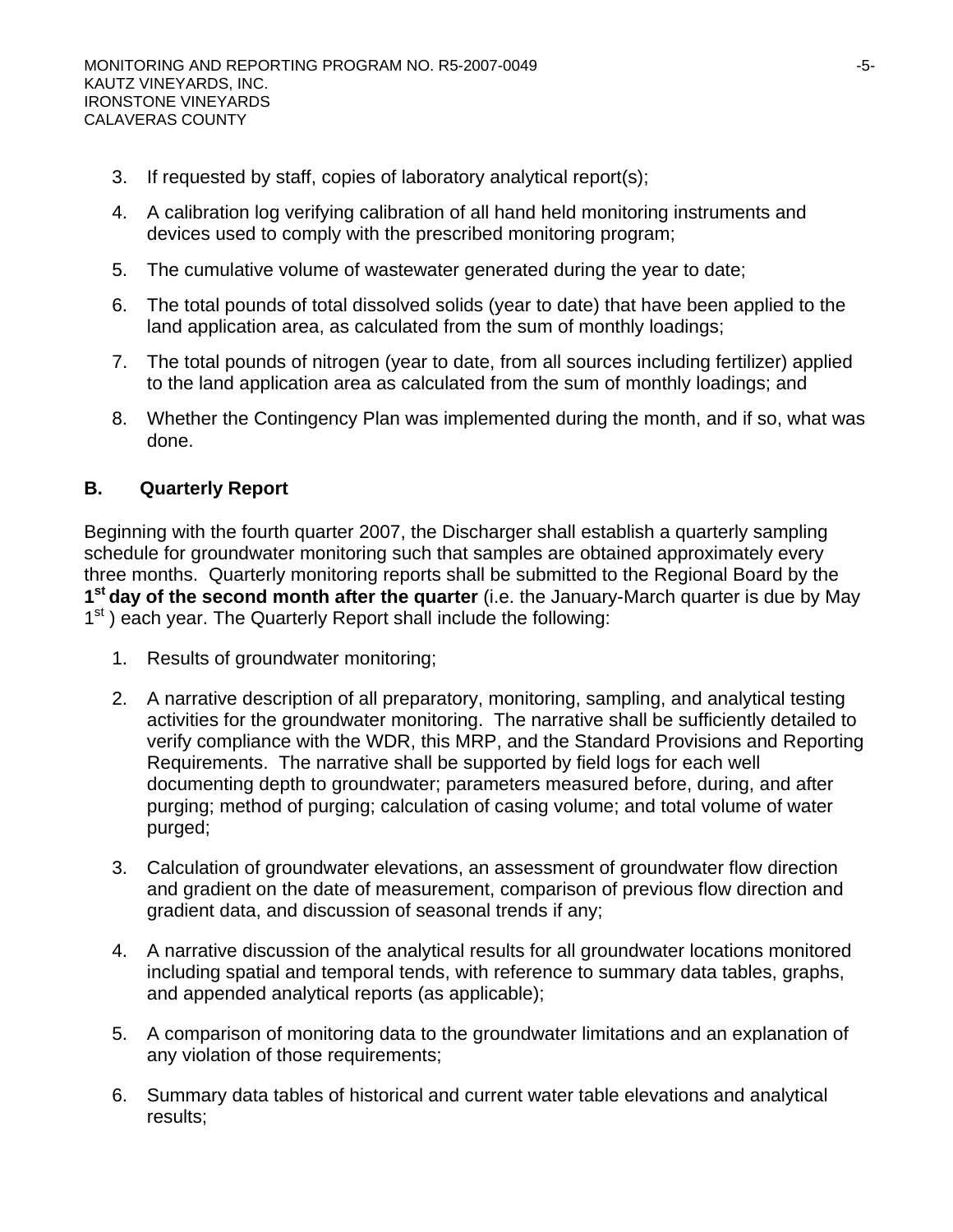- 7. A scaled map showing relevant structures and features of the facility, the locations of monitoring wells and any other sampling stations, and groundwater elevation contours referenced to mean sea level datum; and
- 8. Copies of laboratory analytical report(s) for groundwater monitoring.

# **C. Annual Report**

Annual Report shall be prepared as the December monthly monitoring report. The Annual Report shall be submitted to the Regional Board by **1 February** each year. In addition to the data normally presented, the Annual Report shall include the following:

- 1. The contents of a regular December monthly monitoring report;
- 2. The contents of the regular quarterly monitoring report for the last quarter of the year;
- 3. If requested by staff, tabular and graphical summaries of all data collected during the year;
- 4. Tabular and graphical summaries of historical monthly total loading rates for wastewater generation, process water used for irrigation (hydraulic loading in gallons and inches), total nitrogen, and total dissolved solids.
- 5. A comprehensive evaluation of the effectiveness of the past year's wastewater application operation in terms of odor control and groundwater protection, including consideration of application management practices (i.e.: waste constituent and hydraulic loadings, application cycles, drying times, and cropping practices), and groundwater monitoring data;
- 6. A summary of the quantity of solid waste (lees, stems, pomace, etc) generated and disposed of both on and off the site;
- 7. An evaluation of the groundwater quality beneath the land application area;
- 8. Estimated flows for the next calendar year;
- 9. A discussion of compliance and corrective actions taken, as well as any planned or proposed actions needed to bring the discharge into full compliance with the waste discharge requirements; and
- 10. A discussion of any data gaps and potential deficiencies/redundancies in the monitoring system or reporting program.

A letter transmitting the self-monitoring reports shall accompany each report. Such a letter shall include a discussion of requirement violations found during the reporting period, and actions taken or planned for correcting noted violations, such as operation or facility modifications. If the Discharger has previously submitted a report describing corrective actions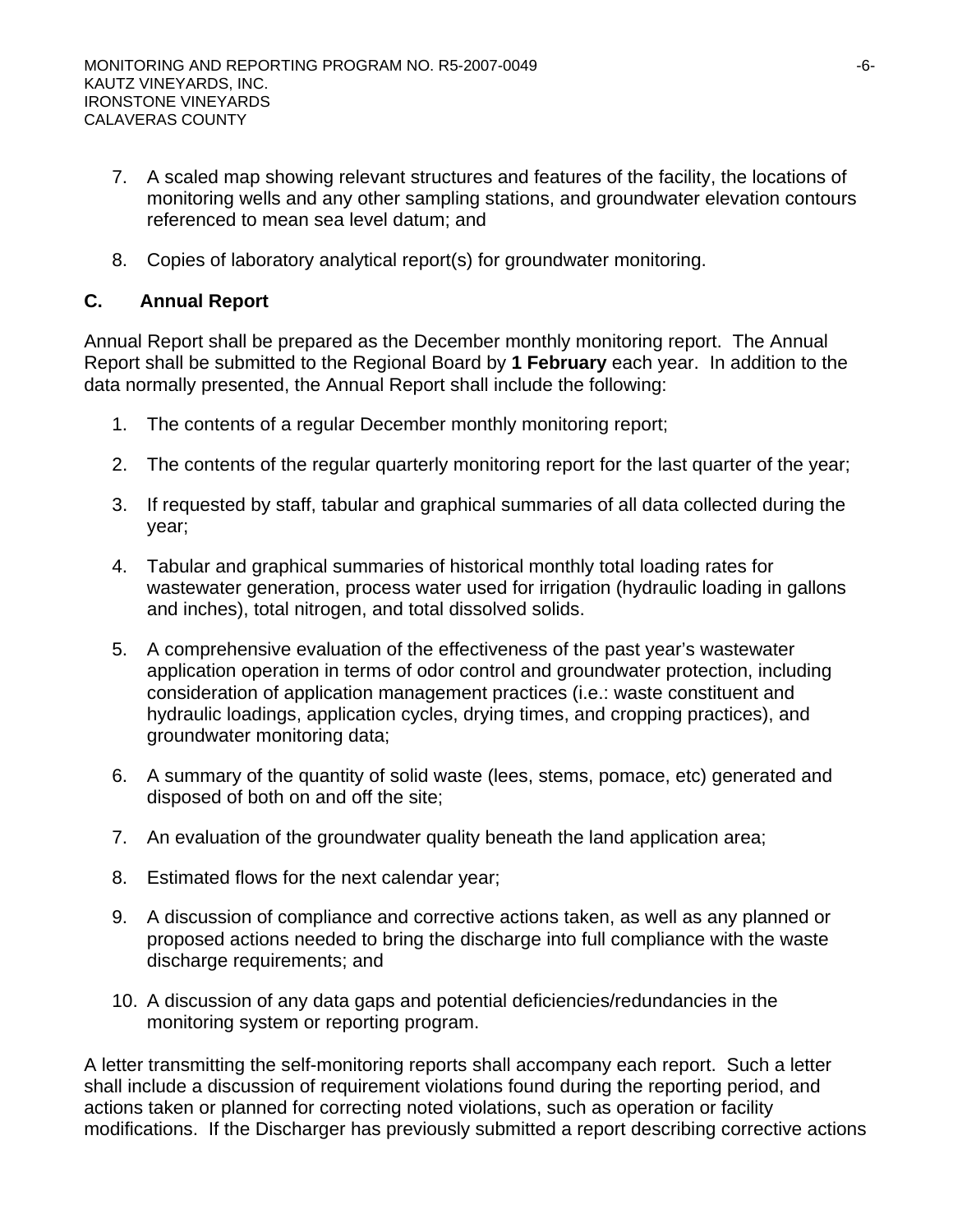and/or a time schedule for implementing the corrective actions, reference to the previous correspondence will be satisfactory. The transmittal letter shall contain the penalty of perjury statement by the Discharger, or the Discharger's authorized agent, as described in the Standard Provisions General Reporting Requirements Section B.3.

The Discharger shall implement the above monitoring program as of the date of this Order.

**Canadian Contract Contract Contract Contract Contract Contract Contract Contract Contract Contract Contract Contract Contract Contract Contract Contract Contract Contract Contract Contract Contract Contract Contract Contr** 

PAMELA C. CREEDON, Executive Officer

4 May 2007

(Date)

JSK: 5/4/07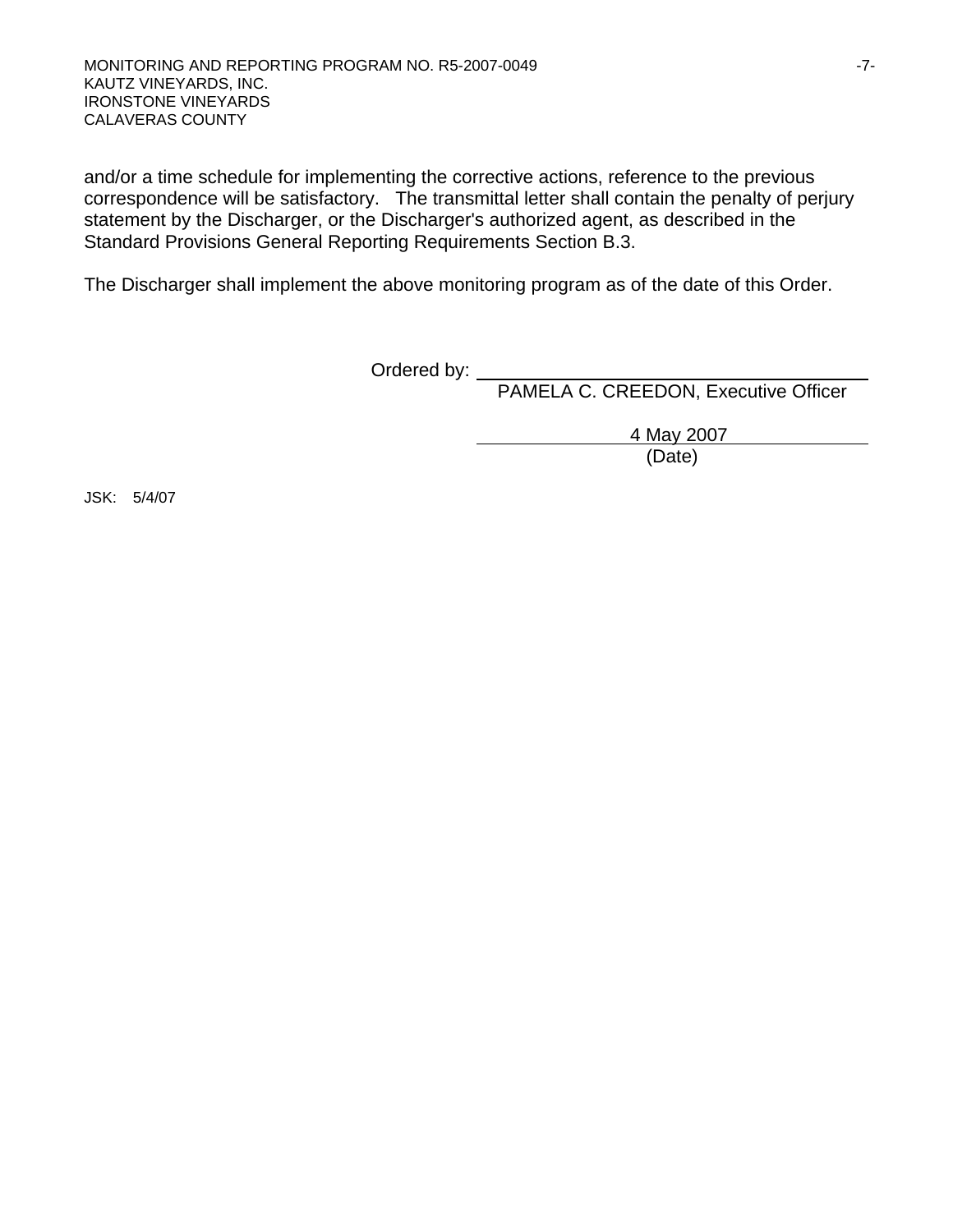#### INFORMATION SHEET

#### ORDER NO. R5-2007-0049 KAUTZ VINEYARDS, INC. IRONSTONE VINEYARDS CALAVERAS COUNTY

Kautz Vineyards, Inc. (Discharger) owns and operates Ironstone Vineyards, which is located in the town of Murphys, Calaveras County. The existing WDRs (Order No. 5-01-063) prescribed requirements for both the Ironstone Vineyards winery wastewater treatment and disposal system, and the use of recycled water obtained from the Murphys Sanitary District wastewater treatment plant for the irrigation of vineyards and orchards. Order No. R5-2007-0049 now regulates the discharge of recycled water. This Order only prescribes requirements for treatment, storage, and disposal of winery process wastewater.

Although WDRs Order No. 5-01-063 allows a monthly average discharge of 146,000 gpd, process wastewater flows are significantly lower. Based on flow monitoring data for 2004, the monthly average wastewater flows generated at the winery range from approximately 7,300 gpd during low production periods to approximately 17,700 gpd during periods of peak production or the crush. Peak daily flows during crush were approximately 48,000 gpd. The Discharger's RWD states that it intends to maintain the level of production to that which was produced in 2004 for a least the next five years, and that wastewater flows should not increase. Process wastewater includes wash water from cleaning of storage tanks and floors, spilled or waste wine product, and residual liquid from the wine tanks.

At the time Order No. 5-01-063 was adopted, the Discharger could not comply with specific Discharge Prohibitions and Limitations, including TDS and nitrate effluent limitations, spray irrigation during precipitation events or when the ground is saturated, and BOD and total nitrogen loading to the spray disposal areas. Therefore, the Discharger was given one year from the adoption date to come into full compliance with the WDRs.

The Discharger did not make the necessary improvement to comply with the existing WDRs. Therefore in July 2004, the Executive Officer issued Cleanup and Abatement (C&A) Order No. R5-2004-0712, which provided a time schedule for compliance, and required the Discharger to submit several technical reports, including a Report of Waste Discharge to update the WDRs based on the proposed improvements.

The Discharger proposes to upgrade the existing wastewater treatment system by installing a new biological treatment system and treated process wastewater storage tank. The proposed system will utilize a high rate two-stage trickling filter and subsurface flow vegetated beds treatment system. Treated process wastewater will be storage in a 144,000 gallons above ground tank and then be reused as a source of irrigation water for 58 acres of vineyards.

Wastewater loading rate calculation for the new land application areas indicate that (1) BOD loading rates are less than 100 lbs per acre per day and should not cause nuisance conditions, (2) nitrogen loading rates are below typical crop uptake rates and should not impact groundwater quality, and (3) TDS loading to the land application areas should not cause an increase in the salt concentrations in the underlying groundwater.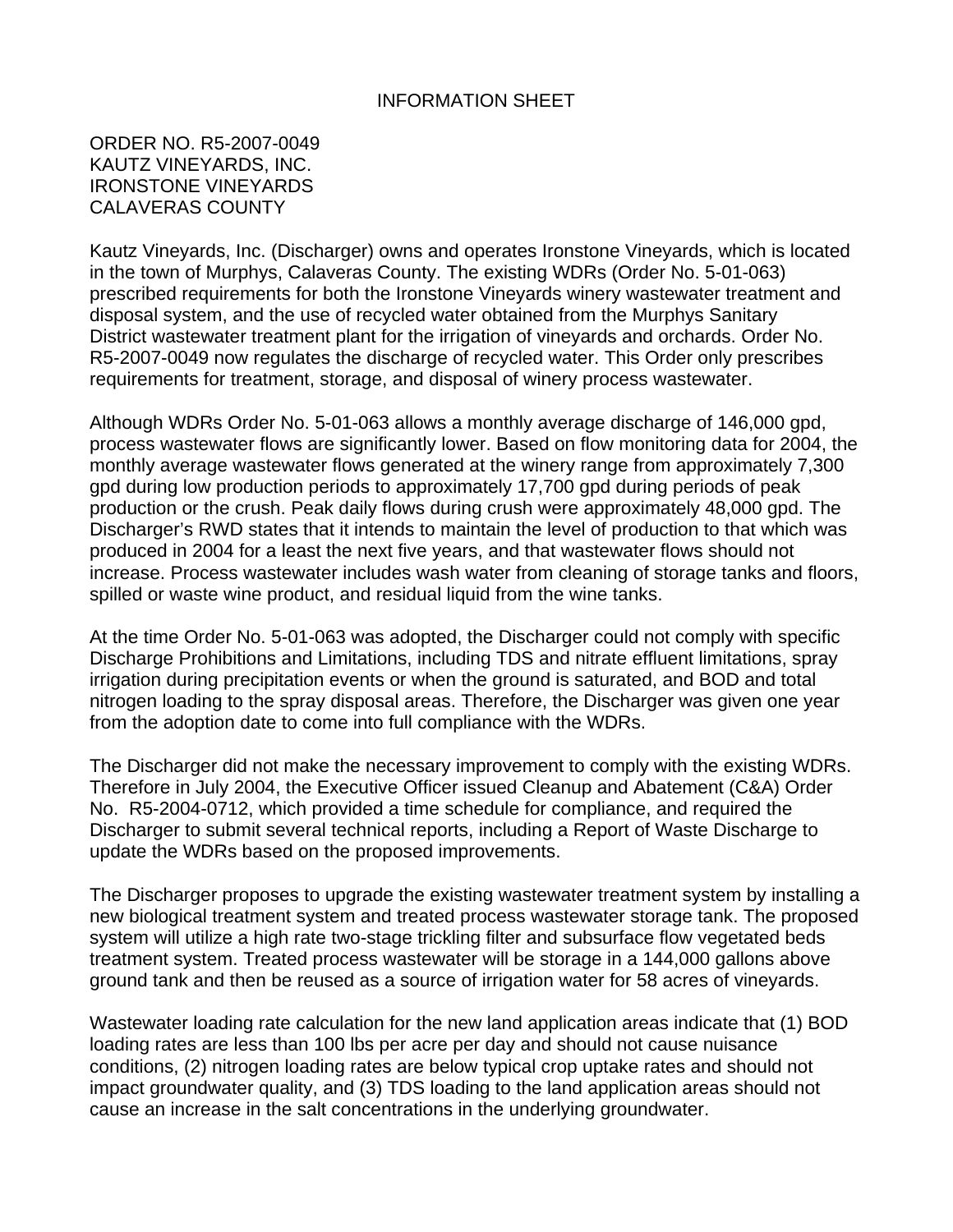WDR ORDER NO. R5-2007-0049 -2-INFORMATION SHEET. KAUTZ VINEYARDS, INC. IRONSTONE VINEYARDS CALAVERAS COUNTY

Solid/semi-solid wastes such as pomace (skins, seeds, pulp, stems, etc. resulting from the grape crush) and filter cake media (bentonite and diatomaceous earth) are also generated by the processing operations. Such solid/semi-solid wastes are segregated from the process wastewater stream by cleanup processes (sweeping materials from floor drains) or by screens in the floor drains. Solid and semi solid waste are placed in a composting area, and once composted are reused a fertilizer/soil amendments in the landscaping areas throughout the winery.

Domestic wastewater generated at the winery is discharged into the Murphys Sanitation District (MSD) collection system and is treated at the MSD wastewater treatment plant.

This Order limits the amount of wastewater inflow to the winery wastewater treatment system to 18,000 gpd (monthly average) and an annual total of 4.5 million gallons. In addition, the Order prescribes effluent limits for BOD, TDS, inorganic dissolved solids, and total nitrogen, and also requires the Discharger to submit a Construction Report, an Operation and Management Plan, a Groundwater Monitoring Installation Workplan and Installation Report, and a Background Groundwater Quality Study Report.

Surface water drainage in the area is to Six Mile Creek, which is a tributary to Angels Creek that flows into New Melones Reservoir.

JSK 3/20/07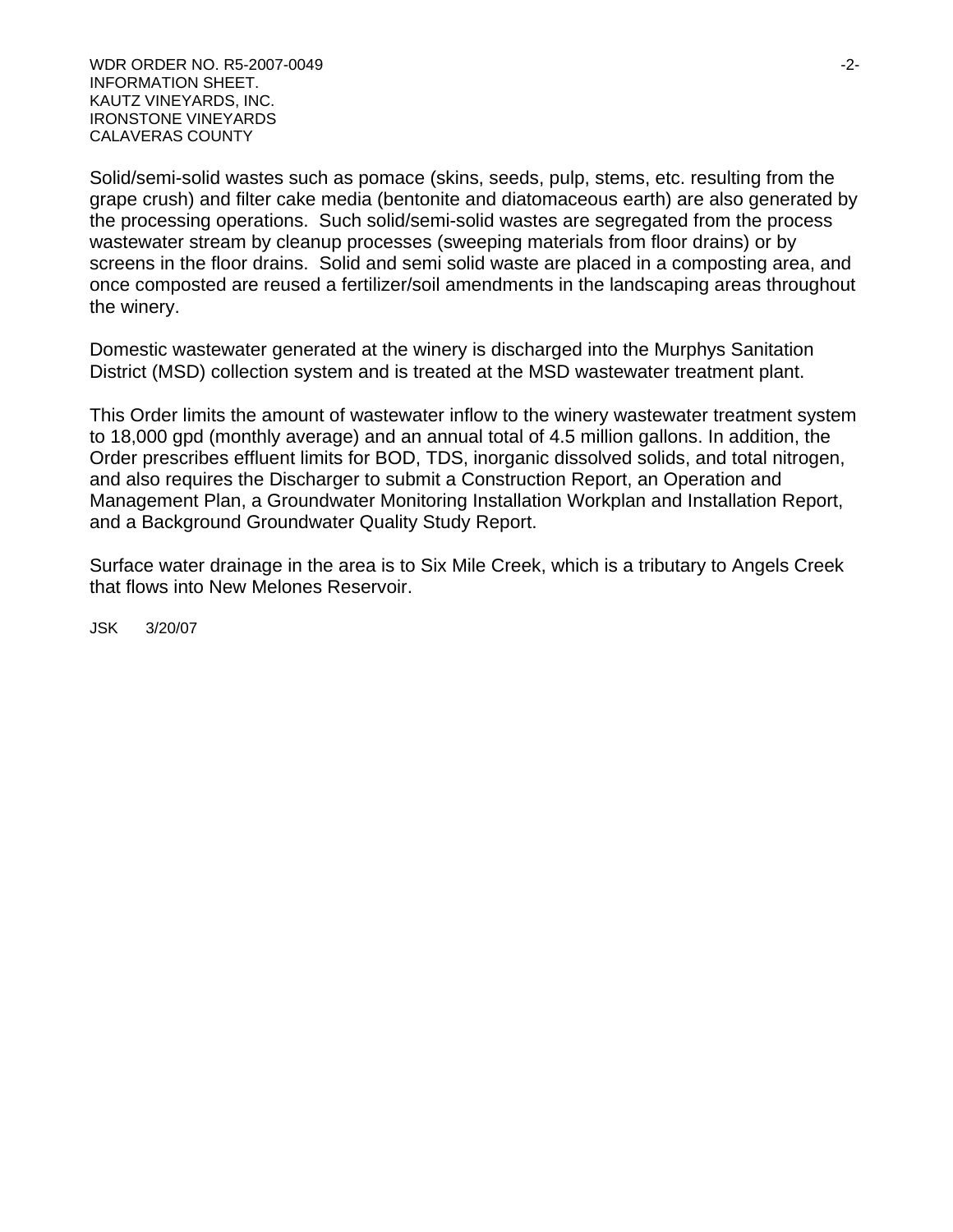#### WASTE DISCHARGE REQUIREMENTS ORDER NO. R5-2007-0049 Attachment A KAUTZ VINEYARDS, INC. IRONSTONE VINEYARDS CALAVERAS COUNTY

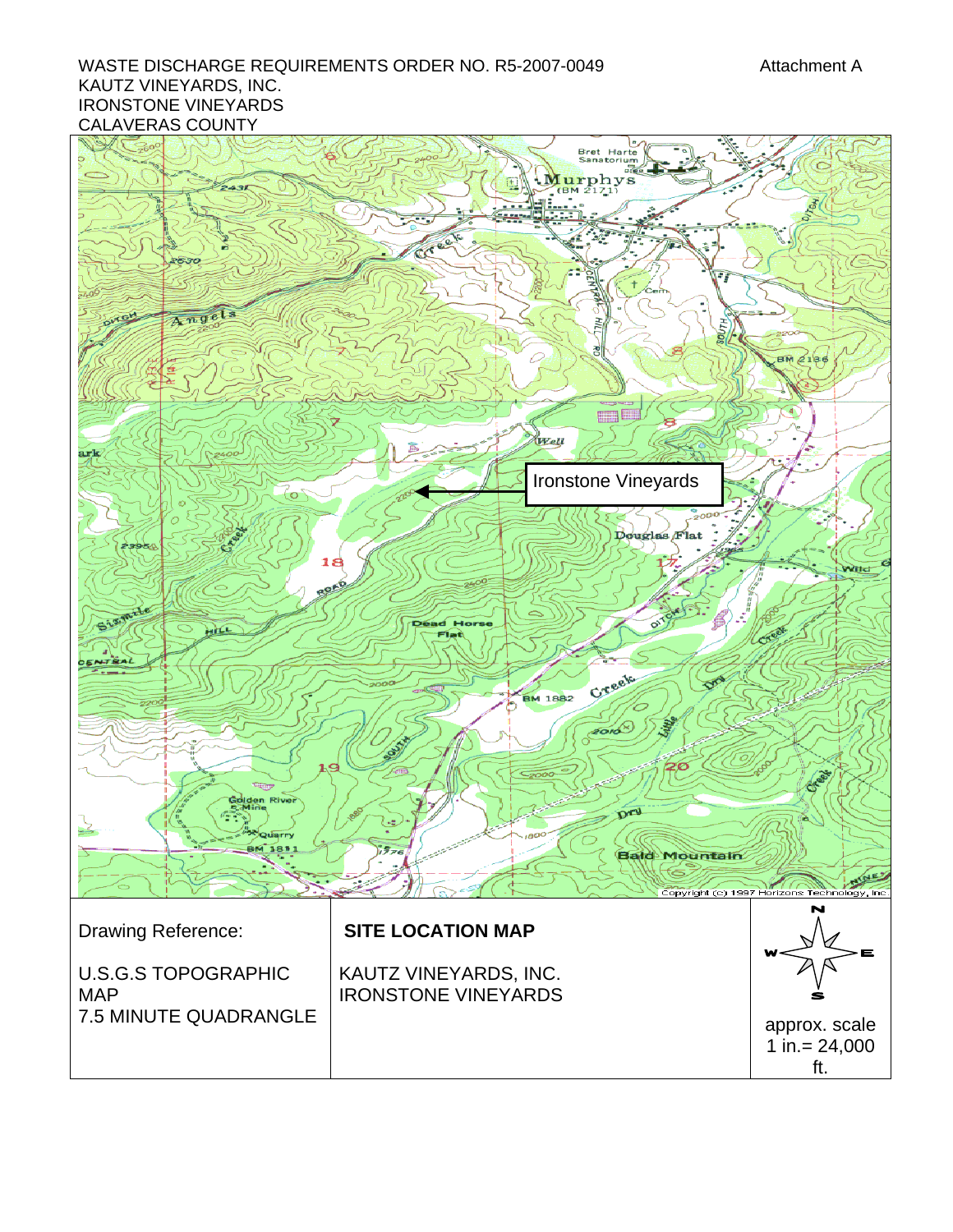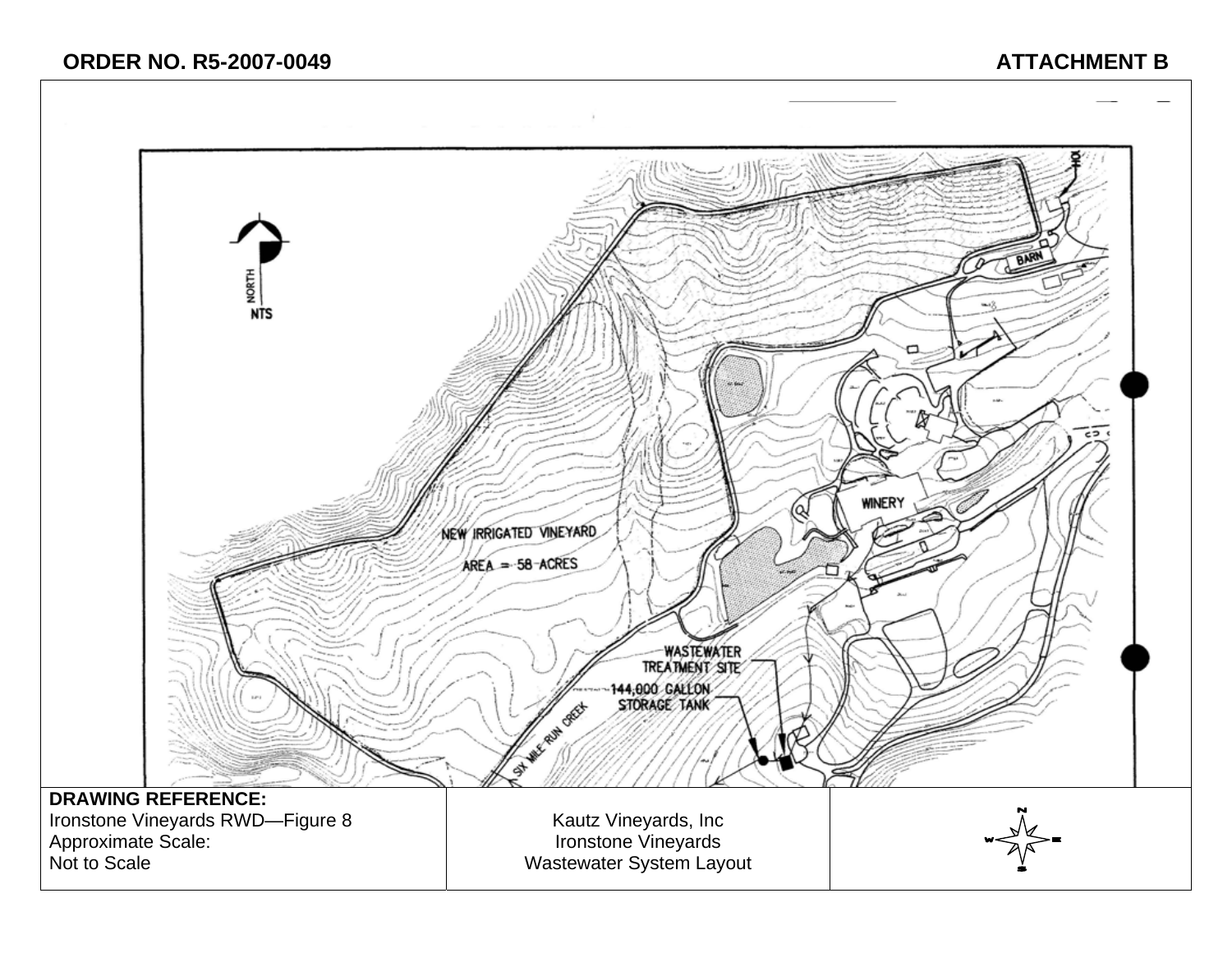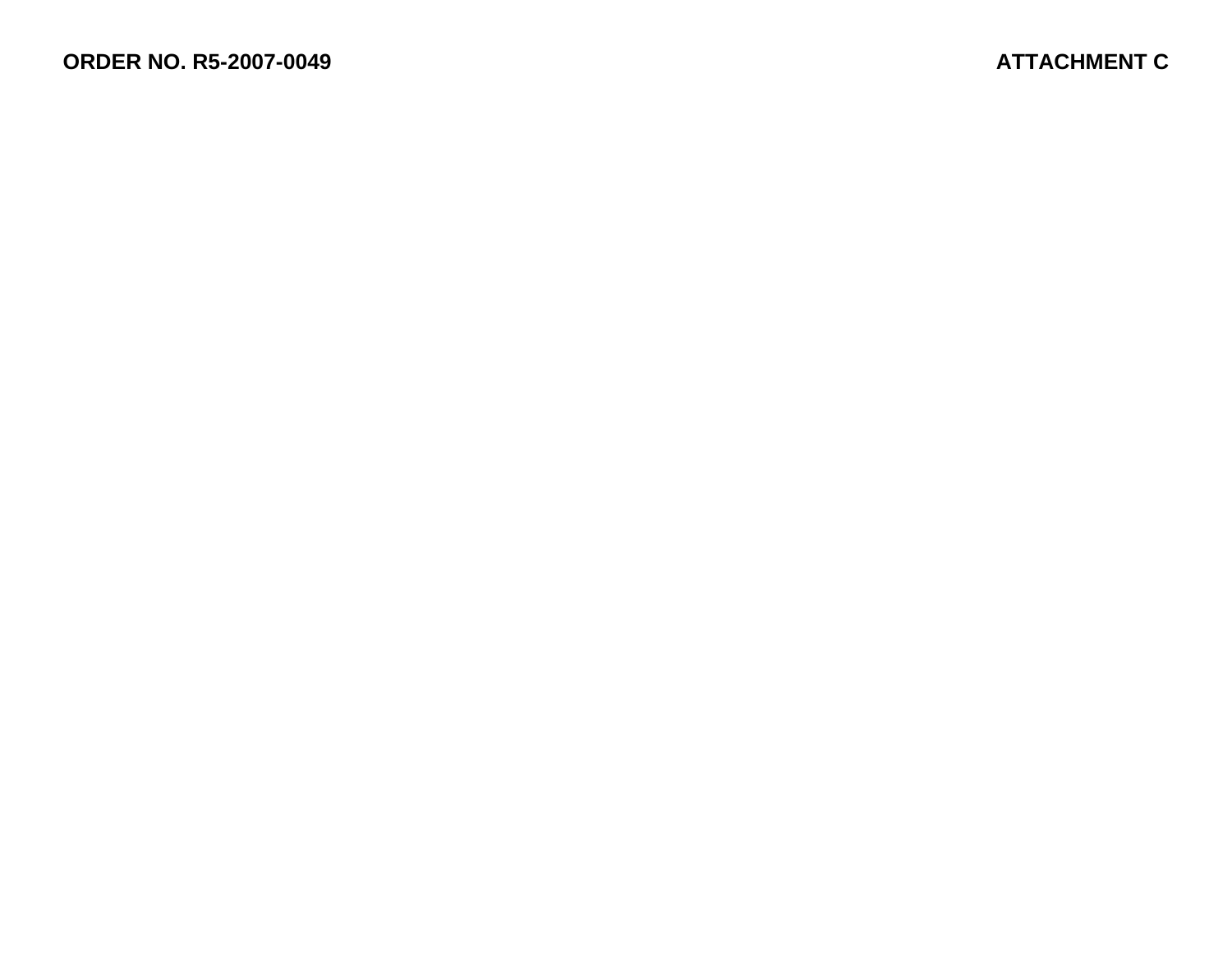

*Protection*

# **California Regional Water Quality Control Board**

**Central Valley Region** 

Karl E. Longley, ScD, P.E., Chair

**Sacramento Main Office** 11020 Sun Center Drive #200, Rancho Cordova, California 95670-6114 Phone (916) 464-3291 • FAX (916) 464-4645 http://www.waterboards.ca.gov/centralvalley



**Arnold Schwarzenegger Governor**

# **ATTACHMENT D**

# **ORDER NO. R5-2007-0049**

#### **REQUIREMENTS FOR MONITORING WELL INSTALLATION WORKPLANS AND MONITORING WELL INSTALLATION REPORTS**

Prior to installation of groundwater monitoring wells, the Discharger shall submit a workplan containing, at a minimum, the information listed in Section 1, below. Wells may be installed after Regional Water Board staff approve the workplan. Upon installation of the monitoring wells, the Discharger shall submit a well installation report, which includes the information contained in Section 2, below. All workplans and reports must be prepared under the direction of, and signed by, a registered geologist or civil engineer licensed by the State of California.

# **SECTION 1 - Monitoring Well Installation Workplan and Groundwater Sampling and Analysis Plan**

The monitoring well installation workplan shall contain the following minimum information:

A. General Information:

 Purpose of the well installation project Brief description of local geologic and hydrogeologic conditions Proposed monitoring well locations and rationale for well locations Topographic map showing facility location, roads, and surface water bodies Large scaled site map showing all existing on-site wells, proposed wells, surface drainage courses, surface water bodies, buildings, waste handling facilities, utilities, and major physical and man-made features

B. Drilling Details:

 On-site supervision of drilling and well installation activities Description of drilling equipment and techniques Equipment decontamination procedures Soil sampling intervals (if appropriate) and logging methods

- C. Monitoring Well Design (in narrative and/or graphic form): Diagram of proposed well construction details
	- Borehole diameter
	- Casing and screen material, diameter, and centralizer spacing (if needed)
	- Type of well caps (bottom cap either screw on or secured with stainless steel screws)

*California Environmental Protection Agency*

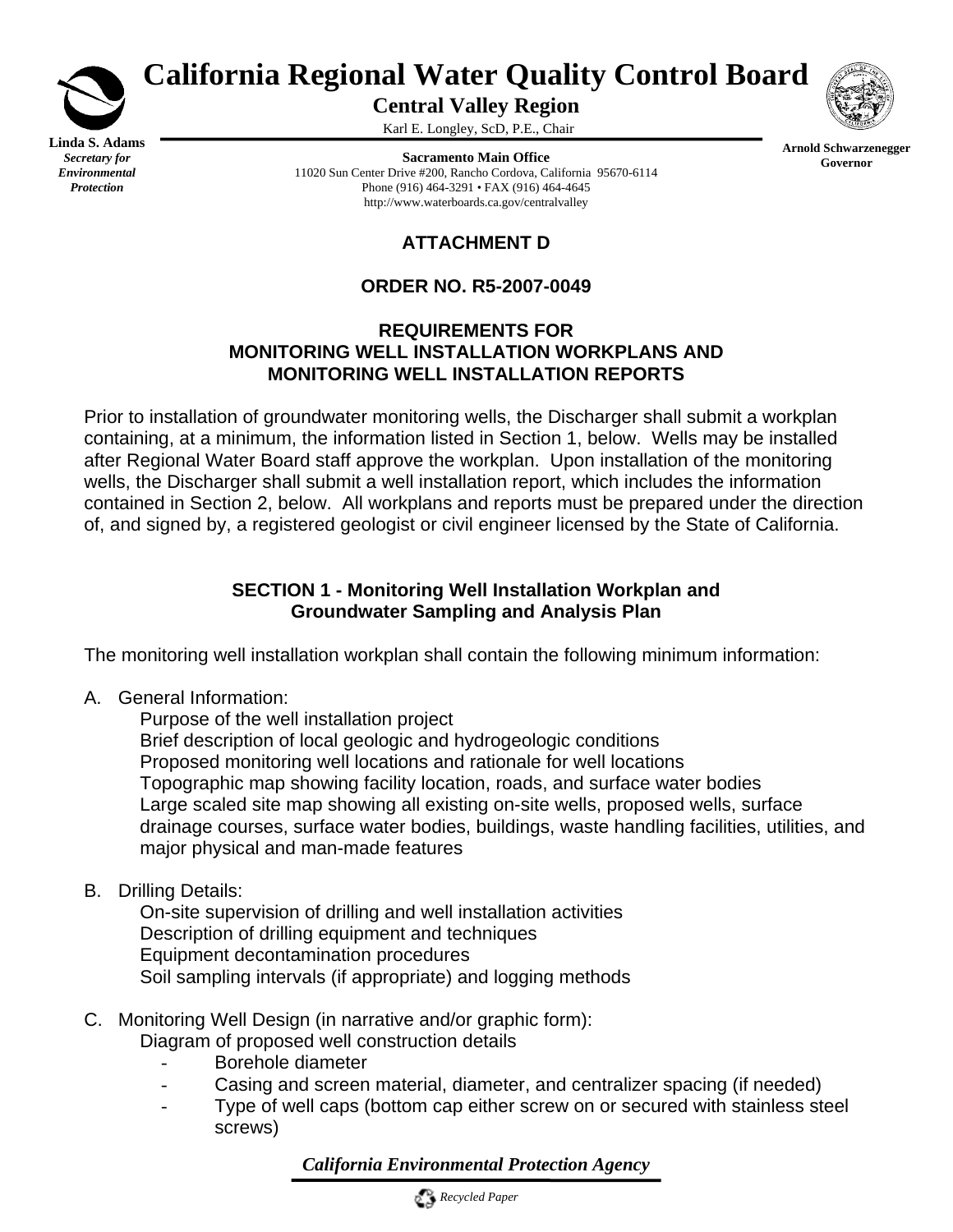- Anticipated depth of well, length of well casing, and length and position of perforated interval
- Thickness, position and composition of surface seal, sanitary seal, and sand pack
- Anticipated screen slot size and filter pack
- D. Well Development (not to be performed until at least 48 hours after sanitary seal placement):

 Method of development to be used (i.e., surge, bail, pump, etc.) Parameters to be monitored during development and record keeping technique Method of determining when development is complete Disposal of development water

- E. Well Survey (precision of vertical survey data shall be at least 0.01 foot): Identify the Licensed Land Surveyor or Civil Engineer that will perform the survey Datum for survey measurements List well features to be surveyed (i.e. top of casing, horizontal and vertical coordinates, etc.)
- F. Schedule for Completion of Work
- G. Appendix: Groundwater Sampling and Analysis Plan (SAP)

 The Groundwater SAP shall be included as an appendix to the workplan, and shall be utilized as a guidance document that is referred to by individuals responsible for conducting groundwater monitoring and sampling activities.

Provide a detailed written description of standard operating procedures for the following:

- Equipment to be used during sampling
- Equipment decontamination procedures
- Water level measurement procedures
- Well purging (include a discussion of procedures to follow if three casing volumes cannot be purged)
- Monitoring and record keeping during water level measurement and well purging (include copies of record keeping logs to be used)
- Purge water disposal
- Analytical methods and required reporting limits
- Sample containers and preservatives
- Sampling
	- General sampling techniques
	- Record keeping during sampling (include copies of record keeping logs to be used)
		- QA/QC samples
- Chain of Custody
- Sample handling and transport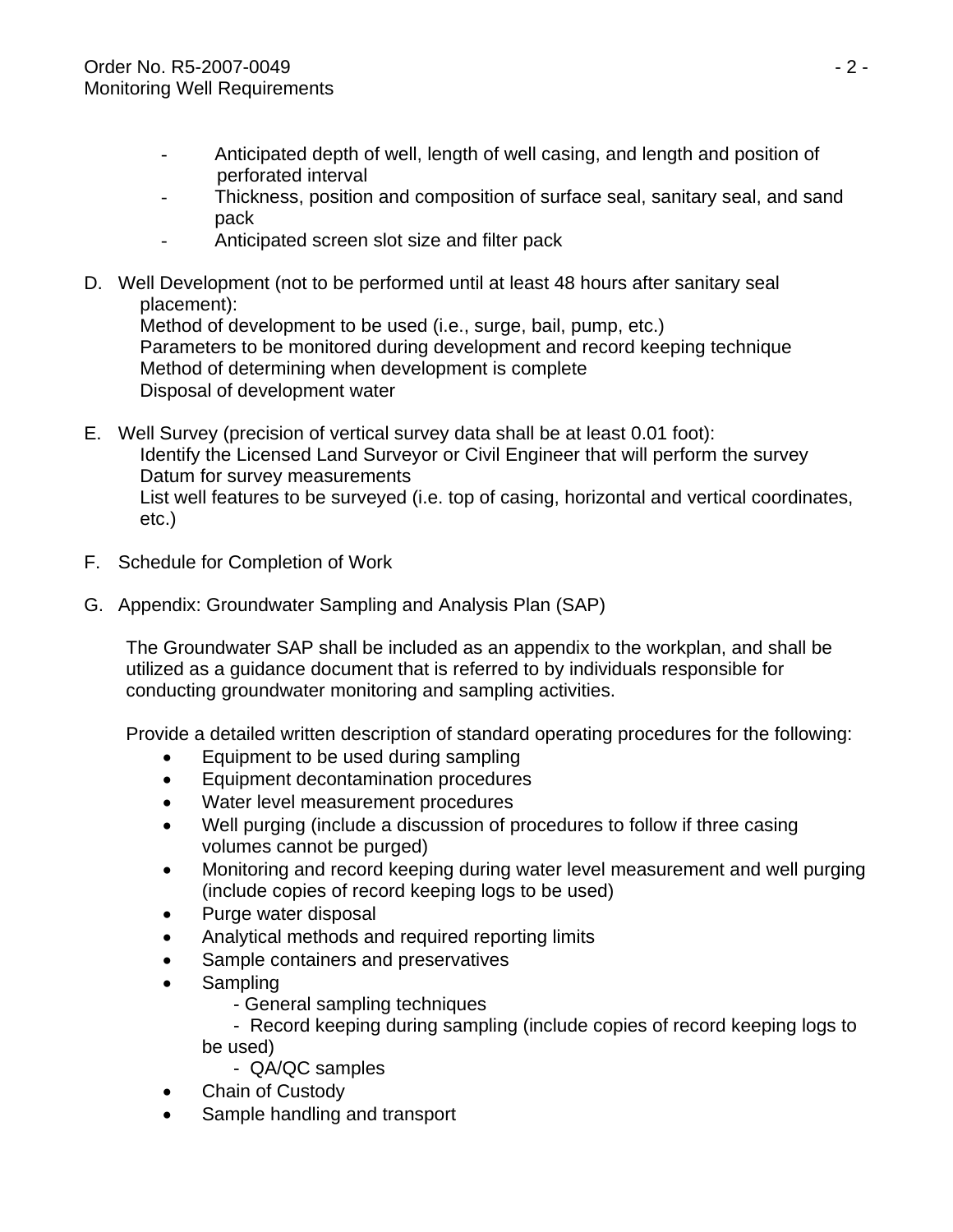# **SECTION 2 - Monitoring Well Installation Report**

The monitoring well installation report must provide the information listed below. In addition, the report must also clearly identify, describe, and justify any deviations from the approved workplan.

# A. General Information:

Purpose of the well installation project

 Brief description of local geologic and hydrogeologic conditions encountered during installation of the wells

 Number of monitoring wells installed and copies of County Well Construction Permits Topographic map showing facility location, roads, surface water bodies Scaled site map showing all previously existing wells, newly installed wells, surface water bodies, buildings, waste handling facilities, utilities, and other major physical and man-made features.

B. Drilling Details (in narrative and/or graphic form):

On-site supervision of drilling and well installation activities

Drilling contractor and driller's name

Description of drilling equipment and techniques

Equipment decontamination procedures

- Soil sampling intervals and logging methods Well boring log
	- Well boring number and date drilled
	- Borehole diameter and total depth
	- Total depth of open hole (same as total depth drilled if no caving or back-grouting occurs)
	- Depth to first encountered groundwater and stabilized groundwater depth
	- Detailed description of soils encountered, using the Unified Soil Classification System

# C. Well Construction Details (in narrative and/or graphic form):

Well construction diagram, including:

- Monitoring well number and date constructed
- Casing and screen material, diameter, and centralizer spacing (if needed)
- Length of well casing, and length and position of perforated interval
- Thickness, position and composition of surface seal, sanitary seal, and sand pack
- Type of well caps (bottom cap either screw on or secured with stainless steel screws)
- E. Well Development:

Date(s) and method of development

How well development completion was determined

 Volume of water purged from well and method of development water disposal Field notes from well development should be included in report